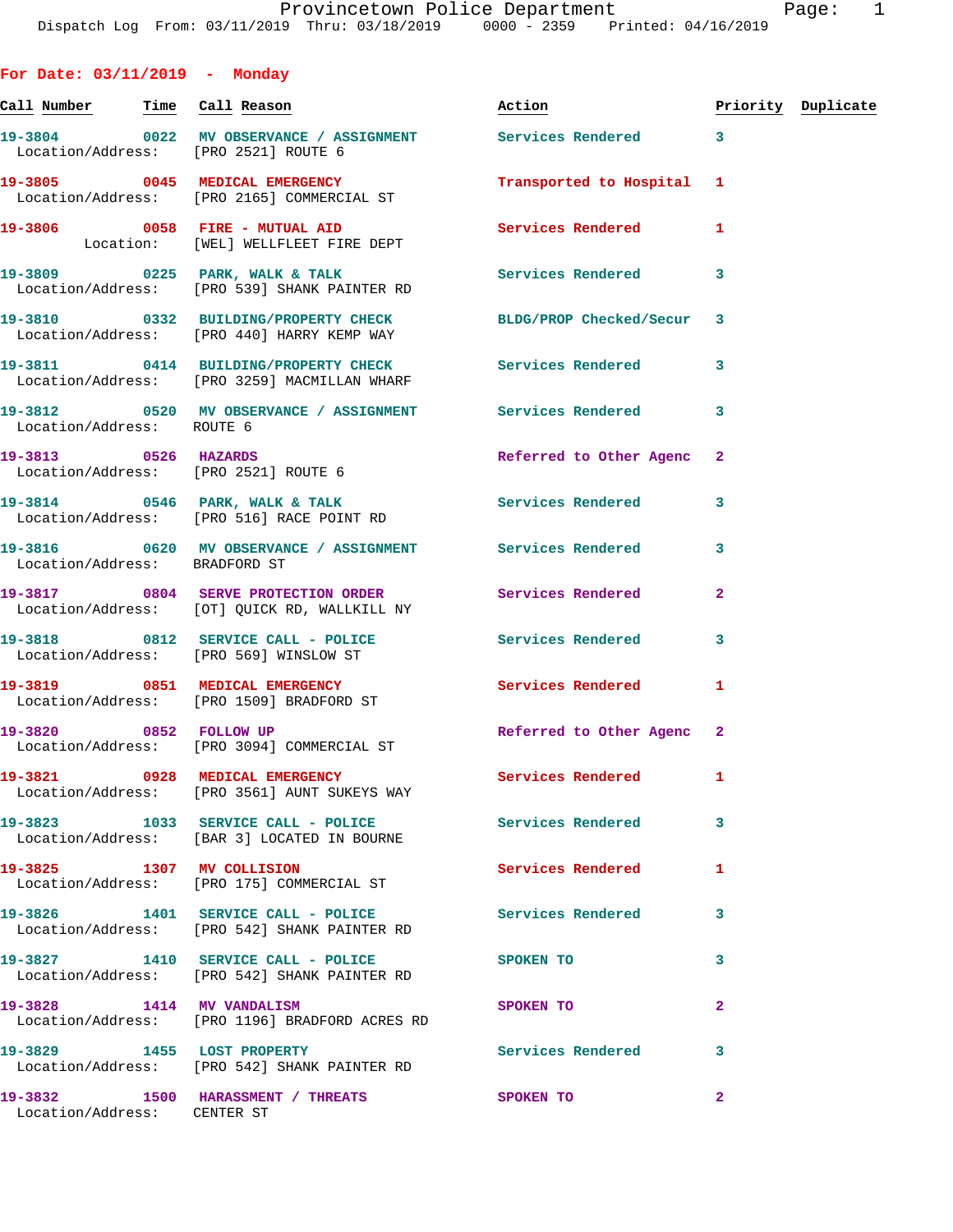|                                                                                              | Provincetown Police Department<br>Dispatch Log From: 03/11/2019 Thru: 03/18/2019 0000 - 2359 Printed: 04/16/2019 |                          |              |
|----------------------------------------------------------------------------------------------|------------------------------------------------------------------------------------------------------------------|--------------------------|--------------|
|                                                                                              | 19-3830 1503 PARK, WALK & TALK 1999 Services Rendered<br>Location/Address: [PRO 569] WINSLOW ST                  |                          | 3            |
|                                                                                              | 19-3831 1513 MEDICAL EMERGENCY<br>Location/Address: [PRO 440] HARRY KEMP WAY                                     | Transported to Hospital  | 1            |
|                                                                                              | 19-3835 1538 PARK, WALK & TALK<br>Location/Address: [PRO 105] COMMERCIAL ST                                      | Services Rendered        | 3            |
|                                                                                              | 19-3836 1539 BUILDING/PROPERTY CHECK BLD/PROP CHECKED UNSECU<br>Location/Address: GOSNOLD ST + COMMERCIAL ST     |                          | 3            |
| Location/Address: [PRO 3247] PEARL ST                                                        | 19-3837 1552 BUILDING/PROPERTY CHECK BLDG/PROP Checked/Secur                                                     |                          | 3            |
| Location/Address: [PRO 3440] ROUTE 6                                                         | 19-3838 1631 MV OBSERVANCE / ASSIGNMENT Services Rendered                                                        |                          | 3            |
| 19-3839 1634 MV STOP<br>Location/Address: ROUTE 6 + SNAIL RD<br>Refer To Citation: 19-274-CN |                                                                                                                  | <b>VERBAL WARNING</b>    | 3            |
| 19-3841 1652 FOLLOW UP                                                                       | Location/Address: [PRO 1997] COMMERCIAL ST                                                                       | Services Rendered        | $\mathbf{2}$ |
|                                                                                              | 19-3842 1709 BUILDING/PROPERTY CHECK<br>Location/Address: [PRO 3430] COMMERCIAL ST                               | <b>Services Rendered</b> | 3            |
|                                                                                              | 19-3843 1806 BUILDING/PROPERTY CHECK<br>Location/Address: [PRO 526] RYDER ST EXT                                 | <b>Services Rendered</b> | 3            |
| 19-3844 1810 BAR CHECK                                                                       | Location/Address: [PRO 2165] COMMERCIAL ST                                                                       | BLDG/PROP Checked/Secur  | 3            |
|                                                                                              | 19-3845 1822 MEDICAL EMERGENCY<br>Location/Address: [PRO 440] HARRY KEMP WAY                                     | Transported to Hospital  | 1            |
|                                                                                              | 19-3847 1857 BUILDING/PROPERTY CHECK BLDG/PROP Checked/Secur<br>Location/Address: [PRO 519] RACE POINT RD        |                          | 3            |
|                                                                                              | 19-3848 1912 MV OBSERVANCE / ASSIGNMENT Services Rendered<br>Location/Address: SHANK PAINTER RD + BRADFORD ST    |                          | 3            |
|                                                                                              | 19-3849 2009 MV OBSERVANCE / ASSIGNMENT Services Rendered<br>Location/Address: [PRO 4136] BRADFORD ST            |                          | 3            |
| Location/Address: [PRO 94] BRADFORD ST                                                       | 19-3850 2040 BUILDING/PROPERTY CHECK Services Rendered                                                           |                          | 3            |
|                                                                                              | 19-3851 2206 BUILDING/PROPERTY CHECK<br>Location/Address: [PRO 2977] COMMERCIAL ST                               | <b>Services Rendered</b> | 3            |
| 19-3852 2222 MV STOP<br>Refer To Citation: 19-275-CN                                         | Location/Address: [PRO 3099] SHANK PAINTER RD                                                                    | <b>VERBAL WARNING</b>    | 3            |
| 19-3853 2239 911 - GENERAL                                                                   | Location/Address: [PRO 3222] ALDEN ST                                                                            | Services Rendered        | 1            |
|                                                                                              | 19-3854 2316 NOISE COMPLAINT<br>Location/Address: [PRO 442] HARRY KEMP WAY                                       | <b>Services Rendered</b> | 3.           |
|                                                                                              | 19-3855 2348 BUILDING/PROPERTY CHECK<br>Location/Address: [PRO 526] RYDER ST EXT                                 | Services Rendered        | 3            |
| 19-3856 2348 ASSIST CITIZEN                                                                  |                                                                                                                  | <b>Services Rendered</b> | 3            |

**For Date: 03/12/2019 - Tuesday**

Location/Address: [PRO 2520] PRINCE ST

Page: 2<br>019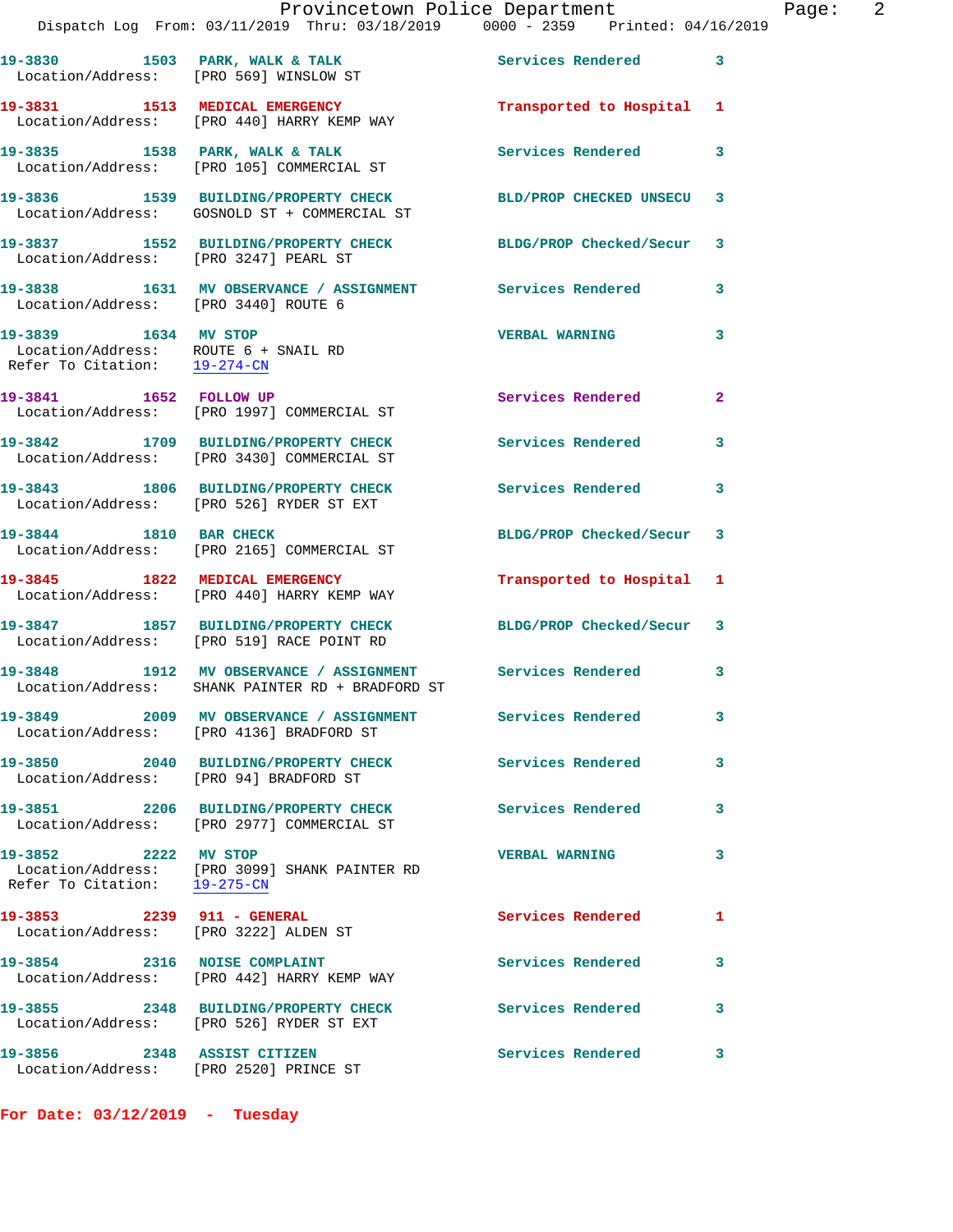|                                                                                              | Dispatch Log From: 03/11/2019 Thru: 03/18/2019 0000 - 2359 Printed: 04/16/2019                                  | Provincetown Police Department | Page: 3      |  |
|----------------------------------------------------------------------------------------------|-----------------------------------------------------------------------------------------------------------------|--------------------------------|--------------|--|
|                                                                                              | 19-3857 0014 MV OBSERVANCE / ASSIGNMENT Services Rendered 3                                                     |                                |              |  |
|                                                                                              | Location/Address: [PRO 2489] BRADFORD ST                                                                        |                                |              |  |
|                                                                                              | 19-3858 0016 BUILDING/PROPERTY CHECK BLDG/PROP Checked/Secur 3<br>Location/Address: [PRO 530] SHANK PAINTER RD  |                                |              |  |
| 19-3859 0022 MV STOP<br>Location/Address: [PRO 2479] ROUTE 6<br>Refer To Citation: 19-276-CN |                                                                                                                 | <b>VERBAL WARNING</b>          | 3            |  |
|                                                                                              | 19-3860 0050 PARK, WALK & TALK<br>Location/Address: [PRO 3908] COMMERCIAL ST                                    | Services Rendered 3            |              |  |
|                                                                                              | 19-3861 0110 BUILDING/PROPERTY CHECK BLDG/PROP Checked/Secur 3<br>Location/Address: [PRO 182] COMMERCIAL ST     |                                |              |  |
| Refer To Citation: 19-277-CN<br>Refer To Field Int: 19-12-FI                                 | 19-3862 0203 MV STOP<br>Location/Address: [PRO 1646] WINSLOW ST                                                 | Arrest(s) Made 3               |              |  |
| Refer To Arrest: 19-25-AR                                                                    |                                                                                                                 |                                |              |  |
|                                                                                              | 19-3863 0446 BUILDING/PROPERTY CHECK Services Rendered<br>Location/Address: [PRO 2540] RACE POINT RD            |                                | $\mathbf{3}$ |  |
| Location/Address: STABLE PATH                                                                | 19-3864 0457 BUILDING/PROPERTY CHECK Services Rendered 3                                                        |                                |              |  |
|                                                                                              | 19-3865 0615 BUILDING/PROPERTY CHECK<br>Location/Address: [PRO 3259] MACMILLAN WHARF                            | BLDG/PROP Checked/Secur 3      |              |  |
|                                                                                              | 19-3866 0620 MV OBSERVANCE / ASSIGNMENT Citation / Warning Issu 3<br>Location/Address: HOWLAND ST + BRADFORD ST |                                |              |  |
| 19-3867 0628 MV STOP<br>Location/Address: [PRO 2513] ROUTE 6<br>Refer To Citation: 19-278-CN |                                                                                                                 | <b>VERBAL WARNING</b>          | 3            |  |
|                                                                                              | 19-3868 0750 ALARM - GENERAL<br>Location/Address: [PRO 1569] CUDWORTH ST                                        | False Alarm                    | 1            |  |
| 19-3869 0812 ANIMAL CALL                                                                     | Location/Address: [PRO 842] COMMERCIAL ST                                                                       | Services Rendered 2            |              |  |
|                                                                                              | 19-3870 0814 SERVICE CALL - POLICE<br>Location/Address: [PRO 569] WINSLOW ST                                    | Services Rendered 3            |              |  |
| Location/Address: [PRO 3287] ROUTE 6                                                         | 19-3871 0913 BUILDING/PROPERTY CHECK BLDG/PROP Checked/Secur 3                                                  |                                |              |  |
|                                                                                              | 19-3872 0948 TRAFFIC CONTROL<br>Location/Address: [PRO 175] COMMERCIAL ST                                       | Services Rendered 3            |              |  |
|                                                                                              | 19-3874 1006 MV OBSERVANCE / ASSIGNMENT Services Rendered<br>Location/Address: SNAIL RD + COMMERCIAL ST         |                                | 3            |  |
|                                                                                              | 19-3875 1010 BUILDING/PROPERTY CHECK BLDG/PROP Checked/Secur 3<br>Location/Address: [PRO 3317] CEMETERY RD      |                                |              |  |
|                                                                                              | 19-3876 1010 BUILDING/PROPERTY CHECK BLDG/PROP Checked/Secur 3<br>Location/Address: [PRO 3318] CEMETERY RD      |                                |              |  |
|                                                                                              | 19-3878 1151 COMPLAINT - GENERAL SPOKEN TO<br>Location/Address: [PRO 3443] COMMERCIAL ST                        |                                | 3            |  |
|                                                                                              | 19-3879 1156 SERVICE CALL - POLICE 3 Services Rendered 3<br>Location/Address: [PRO 3296] SHANK PAINTER RD       |                                |              |  |
| 19-3882 1336 PARK, WALK & TALK<br>Location/Address: COMMERCIAL ST                            |                                                                                                                 | Services Rendered              | 3            |  |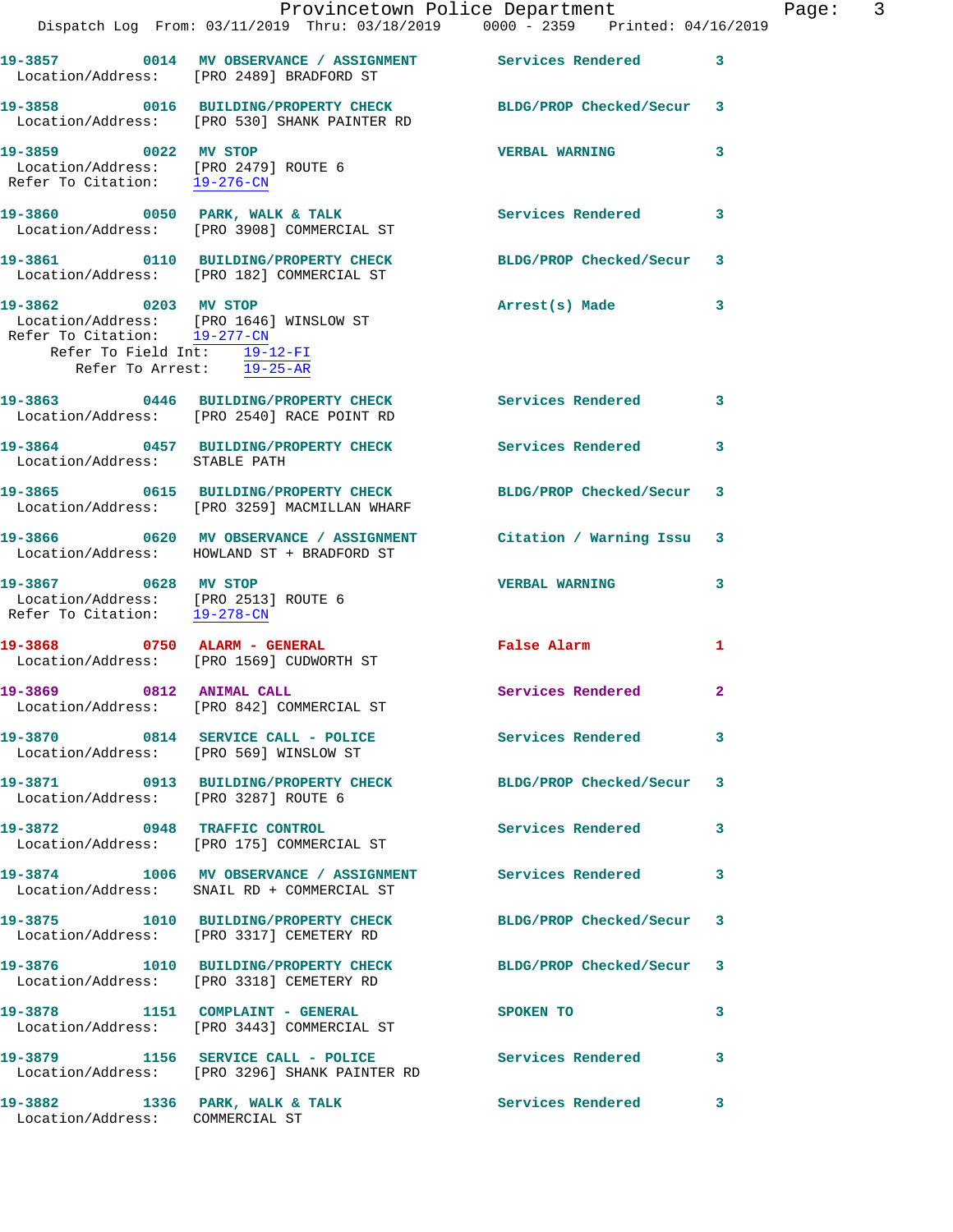|                                                                                              | Dispatch Log From: 03/11/2019 Thru: 03/18/2019 0000 - 2359 Printed: 04/16/2019                                    | Provincetown Police Department |              | Page: 4 |  |
|----------------------------------------------------------------------------------------------|-------------------------------------------------------------------------------------------------------------------|--------------------------------|--------------|---------|--|
|                                                                                              | 19-3883 1402 LARCENY / FORGERY / FRAUD SPOKEN TO<br>Location/Address: [PRO 395] COMMERCIAL ST                     |                                | $\mathbf{2}$ |         |  |
| Location/Address: [PRO 571] ALDEN ST                                                         | 19-3884 1428 BUILDING/PROPERTY CHECK BLDG/PROP Checked/Secur 3                                                    |                                |              |         |  |
|                                                                                              | 19-3885     1535   MV OBSERVANCE / ASSIGNMENT      Services Rendered<br>Location/Address:   [PRO 3440]ROUTE 6     |                                | 3            |         |  |
| 19-3886 1535 FOLLOW UP<br>Location/Address: COMMERCIAL ST                                    |                                                                                                                   | Could Not Locate               | $\mathbf{2}$ |         |  |
|                                                                                              | 19-3887 1602 MV OBSERVANCE / ASSIGNMENT Services Rendered<br>Location/Address: BRADFORD ST + HOWLAND ST           |                                | $\mathbf{3}$ |         |  |
| 19-3888 1613 MV STOP<br>Refer To Citation: 19-279-CN                                         | Location/Address: HOWLAND ST + HARRY KEMP WAY                                                                     | <b>VERBAL WARNING</b>          | 3            |         |  |
| 19-3889 1629 MV STOP<br>Refer To Citation: 19-280-CN                                         | Location/Address: HOWLAND ST + HARRY KEMP WAY                                                                     | <b>VERBAL WARNING</b>          | 3            |         |  |
|                                                                                              | 19-3890 1635 ALARM - GENERAL<br>Location/Address: [PRO 3350] HARRY KEMP WAY                                       | <b>False Alarm</b>             | 1            |         |  |
|                                                                                              | 19-3891 1649 LARCENY / FORGERY / FRAUD SPOKEN TO<br>Location/Address: [PRO 1196] BRADFORD ACRES RD                |                                | $\mathbf{2}$ |         |  |
| 19-3892 1745 MV STOP<br>Location/Address: [PRO 2521] ROUTE 6<br>Refer To Citation: 19-281-CN |                                                                                                                   | <b>VERBAL WARNING</b>          | 3            |         |  |
| 19-3893 1806 MV STOP<br>Location/Address: [PRO 521] ROUTE 6<br>Refer To Citation: 19-282-CN  |                                                                                                                   | <b>VERBAL WARNING</b>          | 3            |         |  |
| 19-3894 1914 FOLLOW UP<br>Location/Address: COMMERCIAL ST                                    |                                                                                                                   | Could Not Locate               | $\mathbf{2}$ |         |  |
| 19-3895 1927 MV STOP<br>Location/Address: [PRO 2521] ROUTE 6<br>Refer To Citation: 19-283-CN |                                                                                                                   | <b>VERBAL WARNING</b>          | 3            |         |  |
|                                                                                              | 19-3896 2017 FOLLOW UP<br>Location/Address: [PRO 1482] MECHANIC ST                                                | Services Rendered              | $\mathbf{2}$ |         |  |
| Refer To Citation: T1244495                                                                  | 19-3897 2040 MV STOP<br>Location/Address: [PRO 536] SHANK PAINTER RD                                              | Citation / Warning Issu 3      |              |         |  |
|                                                                                              | 19-3898 2101 MV OBSERVANCE / ASSIGNMENT Services Rendered<br>Location/Address: JEROME SMITH RD + SHANK PAINTER RD |                                | 3            |         |  |
|                                                                                              | 19-3899 2154 BUILDING/PROPERTY CHECK<br>Location/Address: [PRO 2977] COMMERCIAL ST                                | Services Rendered              | 3            |         |  |
| Location/Address: ROUTE 6 + SNAIL RD                                                         | 19-3900 2200 MV OBSERVANCE / ASSIGNMENT Services Rendered                                                         |                                | 3            |         |  |
|                                                                                              |                                                                                                                   | BLDG/PROP Checked/Secur 3      |              |         |  |
|                                                                                              | 19-3903 2355 BUILDING/PROPERTY CHECK BLDG/PROP Checked/Secur 3<br>Location/Address: [PRO 1952] COMMERCIAL ST      |                                |              |         |  |
|                                                                                              | 19-3902 2356 BUILDING/PROPERTY CHECK Services Rendered<br>Location/Address: [PRO 2977] COMMERCIAL ST              |                                | 3            |         |  |
|                                                                                              | 19-3904 2358 BUILDING/PROPERTY CHECK<br>Location/Address: [PRO 483] MACMILLAN WHARF                               | BLDG/PROP Checked/Secur 3      |              |         |  |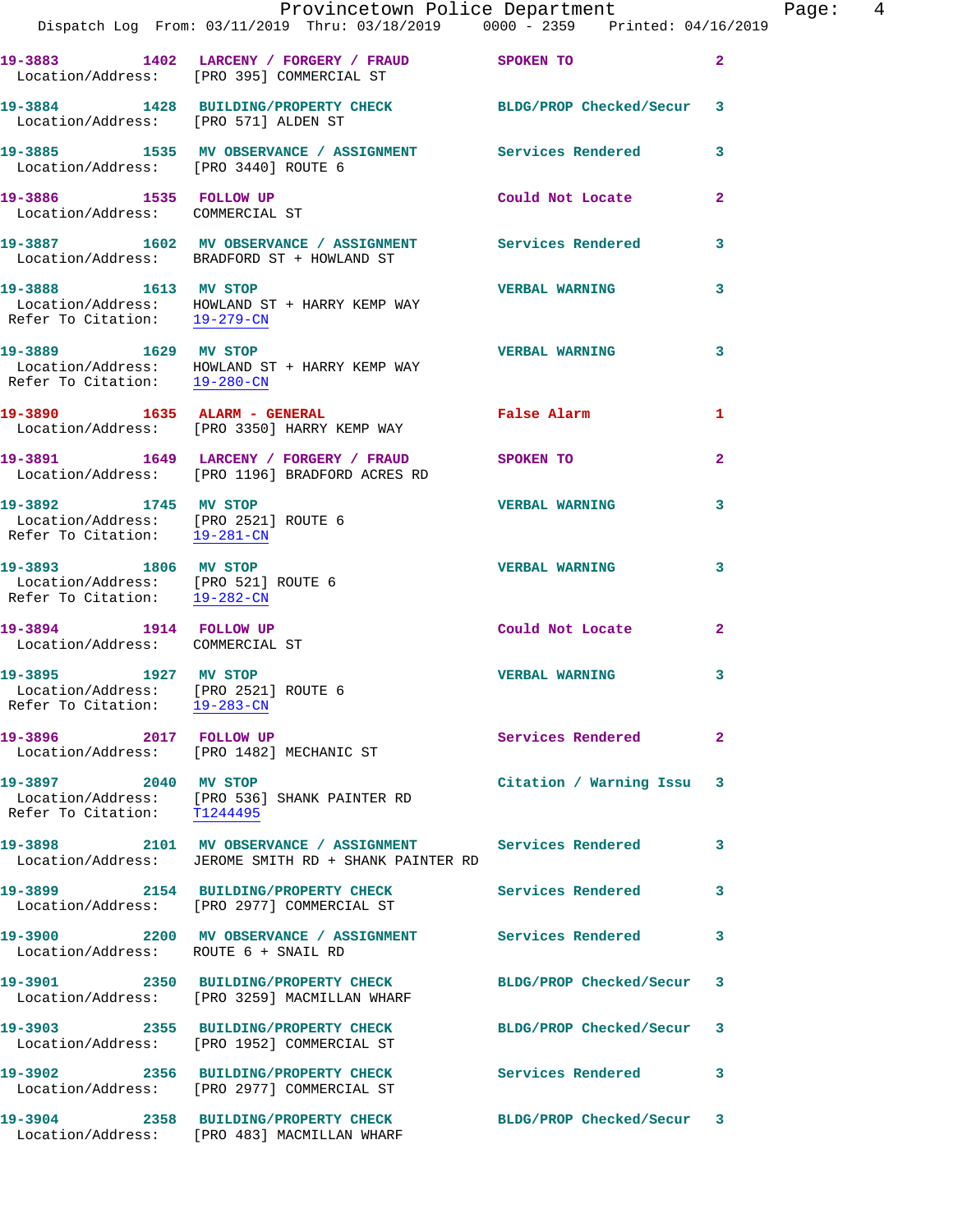## **For Date: 03/13/2019 - Wednesday**

|                                      | 19-3905 0053 PARK, WALK & TALK 1999 Services Rendered<br>Location/Address: COMMERCIAL ST + MASONIC PL                      |                          | 3              |              |
|--------------------------------------|----------------------------------------------------------------------------------------------------------------------------|--------------------------|----------------|--------------|
|                                      | 19-3906 0059 BUILDING/PROPERTY CHECK BLDG/PROP Checked/Secur 3<br>Location/Address: [PRO 182] COMMERCIAL ST                |                          |                |              |
|                                      | 19-3907 0123 BUILDING/PROPERTY CHECK BLDG/PROP Checked/Secur 3<br>Location/Address: [PRO 447] JEROME SMITH RD              |                          |                |              |
|                                      | 19-3908 0133 PARK, WALK & TALK<br>Location/Address: [PRO 105] COMMERCIAL ST                                                | Services Rendered        | 3              |              |
|                                      | 19-3909 0150 MV OBSERVANCE / ASSIGNMENT Services Rendered<br>Location/Address: HIGH POLE HILL + BRADFORD ST                |                          | 3              |              |
| Location/Address: COMMERCIAL ST      | 19-3910 0151 BUILDING/PROPERTY CHECK BLDG/PROP Checked/Secur                                                               |                          | 3              |              |
|                                      | 19-3911 0207 BUILDING/PROPERTY CHECK BLDG/PROP Checked/Secur<br>Location/Address: [PRO 526] RYDER ST EXT                   |                          | 3              |              |
|                                      | 19-3912 0214 ALARM - FIRE<br>Location/Address: [PRO 3222] ALDEN ST                                                         | False Alarm              | 1              |              |
|                                      | 19-3913 0507 MV OBSERVANCE / ASSIGNMENT Services Rendered<br>Location/Address: ROUTE 6 + HOWLAND ST                        |                          | 3              |              |
|                                      | 19-3914 0530 BUILDING/PROPERTY CHECK BLDG/PROP Checked/Secur 3<br>Location/Address: [PRO 1778] SHANK PAINTER RD            |                          |                |              |
|                                      | 19-3915 0534 BUILDING/PROPERTY CHECK Services Rendered<br>Location/Address: [PRO 526] RYDER ST EXT                         |                          | 3              |              |
|                                      | 19-3916 		 0537 BUILDING/PROPERTY CHECK 		 Services Rendered<br>Location/Address: [PRO 3430] COMMERCIAL ST                 |                          | 3              |              |
|                                      | 19-3917 0545 MV OBSERVANCE / ASSIGNMENT Services Rendered<br>Location/Address: [PRO 3430] COMMERCIAL ST                    |                          | 3              |              |
|                                      | 19-3918 		 0555 MV OBSERVANCE / ASSIGNMENT Services Rendered<br>Location/Address: [PRO 58] BRADFORD ST                     |                          | 3              |              |
|                                      | 19-3919 0558 PARKING COMPLAINT<br>Location/Address: [PRO 2500] COMMERCIAL ST                                               | Services Rendered        | 3 <sup>7</sup> | $\mathbf{1}$ |
|                                      | 19-3920       0629   MV OBSERVANCE / ASSIGNMENT      Services Rendered<br>Location/Address: SHANK PAINTER RD + PROVINCE RD |                          |                |              |
|                                      | 19-3921 0710 STOLEN GRAVESTONE<br>Location/Address: [PRO 958] JEROME SMITH RD                                              | Unfounded                | $\overline{2}$ |              |
| 19-3922 0805 AT SCHOOL               | Location/Address: [PRO 569] WINSLOW ST                                                                                     | <b>Services Rendered</b> | 3              |              |
|                                      | 19-3923 0844 B & E / BURGLARY<br>Location/Address: [PRO 639] CENTER ST                                                     | Services Rendered        | $\mathbf{2}$   | $\mathbf{1}$ |
| Location/Address: [PRO 571] ALDEN ST | 19-3924 0859 BUILDING/PROPERTY CHECK BLDG/PROP Checked/Secur                                                               |                          | 3              |              |
|                                      | 19-3926 1031 RABIES STATUS CHECK Services Rendered<br>Location/Address: [PRO 2645] SHANK PAINTER RD                        |                          | $\mathbf{2}$   |              |
| 19-3927 1041 LOST FIT BIT            | Location/Address: [PRO 4084] COMMERCIAL ST                                                                                 | Services Rendered        | 3              |              |
| 19-3929                              | 1120 LANDLORD / TENANT                                                                                                     | Services Rendered        | $\mathbf{2}$   |              |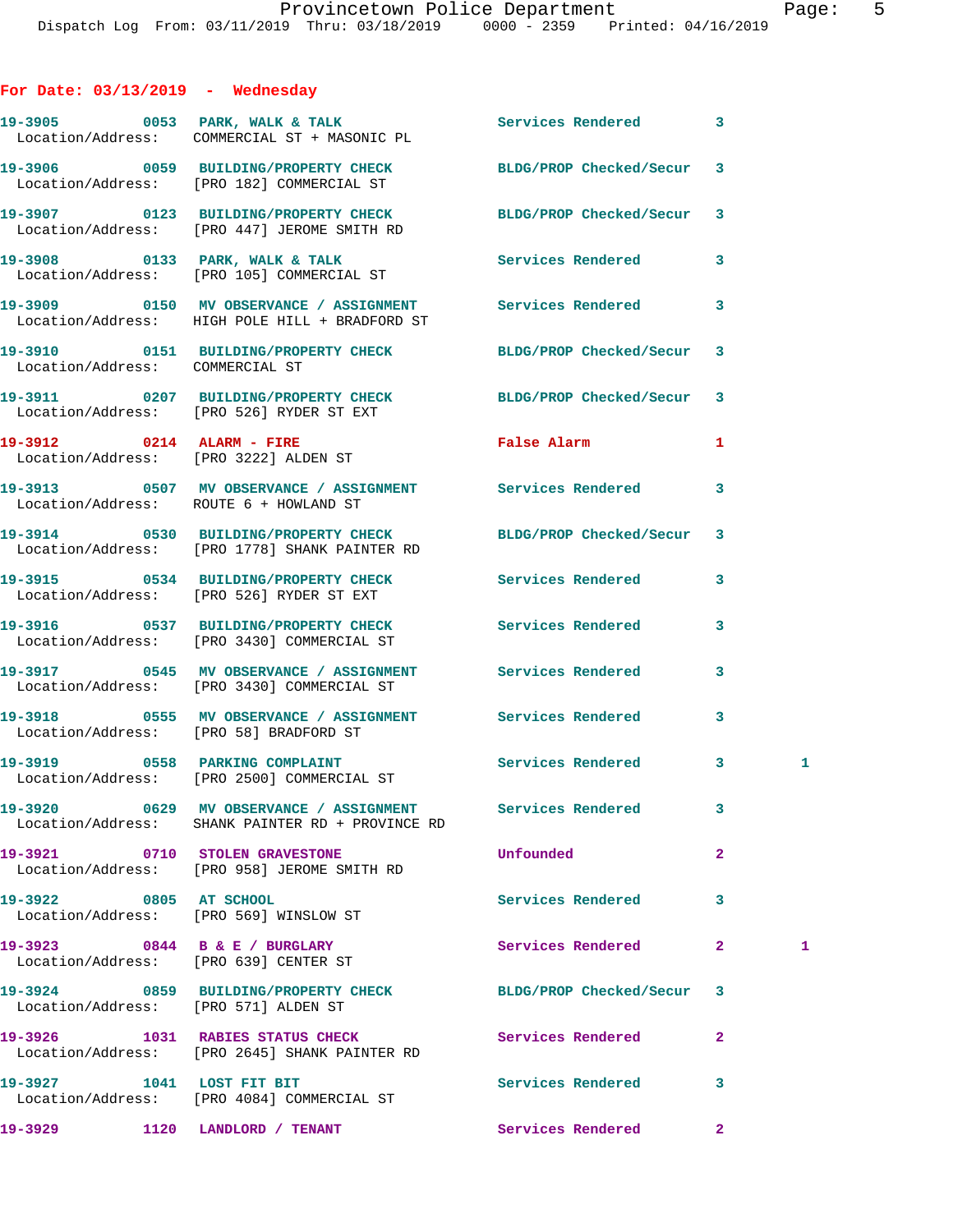|                                                      | Provincetown Police Department<br>Dispatch Log From: 03/11/2019 Thru: 03/18/2019 0000 - 2359 Printed: 04/16/2019 |                           |              | Page: 6 |  |
|------------------------------------------------------|------------------------------------------------------------------------------------------------------------------|---------------------------|--------------|---------|--|
| Location/Address: [PRO 1919] KILEY CT                |                                                                                                                  |                           |              |         |  |
| 19-3930 1158 PET PANTRY                              | Location/Address: [PRO 3296] SHANK PAINTER RD                                                                    | Services Rendered 3       |              |         |  |
|                                                      | 19-3931 1232 LOOSE DOG<br>Location/Address: COURT ST + SHANK PAINTER RD                                          | Transferred Custody 2     |              |         |  |
| 19-3932 1242 PHONE SCAM                              | Location/Address: [PRO 542] SHANK PAINTER RD                                                                     | SPOKEN TO                 | $\mathbf{2}$ |         |  |
|                                                      | 19-3934 1321 PARK, WALK & TALK 1998 Services Rendered<br>Location/Address: [PRO 173] COMMERCIAL ST               |                           | 3            |         |  |
|                                                      | 19-3936 1504 PARK, WALK & TALK 1998 Services Rendered<br>Location/Address: [PRO 569] WINSLOW ST                  |                           | 3            |         |  |
|                                                      |                                                                                                                  |                           | $\mathbf{3}$ |         |  |
| 19-3940 1610 MV STOP<br>Refer To Citation: 19-285-CN | Location/Address: HOWLAND ST + HARRY KEMP WAY                                                                    | <b>VERBAL WARNING</b>     | 3            |         |  |
|                                                      | 19-3941 1642 BUILDING/PROPERTY CHECK Services Rendered 3<br>Location/Address: [PRO 3430] COMMERCIAL ST           |                           |              |         |  |
|                                                      | 19-3942 1706 BUILDING/PROPERTY CHECK Services Rendered<br>Location/Address: [PRO 2499] RACE POINT RD             |                           | 3            |         |  |
|                                                      | 19-3943 1710 BUILDING/PROPERTY CHECK Services Rendered<br>Location/Address: [PRO 517] RACE POINT RD              |                           | 3            |         |  |
|                                                      | 19-3944 1749 BUILDING/PROPERTY CHECK<br>Location/Address: [PRO 2500] COMMERCIAL ST                               | Services Rendered         | 3            |         |  |
|                                                      | 19-3945 1805 BUILDING/PROPERTY CHECK Services Rendered<br>Location/Address: [PRO 2898] JEROME SMITH RD           |                           | $\mathbf{3}$ |         |  |
|                                                      | 19-3946 2018 BUILDING/PROPERTY CHECK Services Rendered<br>Location/Address: [PRO 3430] COMMERCIAL ST             |                           | $\mathbf{3}$ |         |  |
|                                                      | 19-3947 2024 BUILDING/PROPERTY CHECK<br>Location/Address: [PRO 3259] MACMILLAN WHARF                             | <b>Services Rendered</b>  |              |         |  |
|                                                      | 19-3948 2033 MV OBSERVANCE / ASSIGNMENT Services Rendered<br>Location/Address: STANDISH ST + BRADFORD ST         |                           | 3            |         |  |
| Location/Address: ROUTE 6 + SNAIL RD                 |                                                                                                                  |                           | 3            |         |  |
| 19-3950 2108 MV STOP<br>Refer To Citation: 19-286-CN | Location/Address: CARVER ST + BRADFORD ST                                                                        | <b>VERBAL WARNING</b>     | 3            |         |  |
|                                                      | 19-3952 2129 BUILDING/PROPERTY CHECK Services Rendered<br>Location/Address: [PRO 2977] COMMERCIAL ST             |                           | 3            |         |  |
|                                                      | 19-3953 2134 BUILDING/PROPERTY CHECK<br>Location/Address: [PRO 182] COMMERCIAL ST                                | BLDG/PROP Checked/Secur 3 |              |         |  |
|                                                      | 19-3954 2141 BUILDING/PROPERTY CHECK BLDG/PROP Checked/Secur 3<br>Location/Address: [PRO 175] COMMERCIAL ST      |                           |              |         |  |
|                                                      | 19-3956 2200 MV OBSERVANCE / ASSIGNMENT Services Rendered<br>Location/Address: HOWLAND ST + BRADFORD ST          |                           | 3            |         |  |
|                                                      | 19-3957 2222 BUILDING/PROPERTY CHECK Services Rendered<br>Location/Address: [PRO 2494] BRADFORD ST               |                           | 3            |         |  |
|                                                      |                                                                                                                  |                           |              |         |  |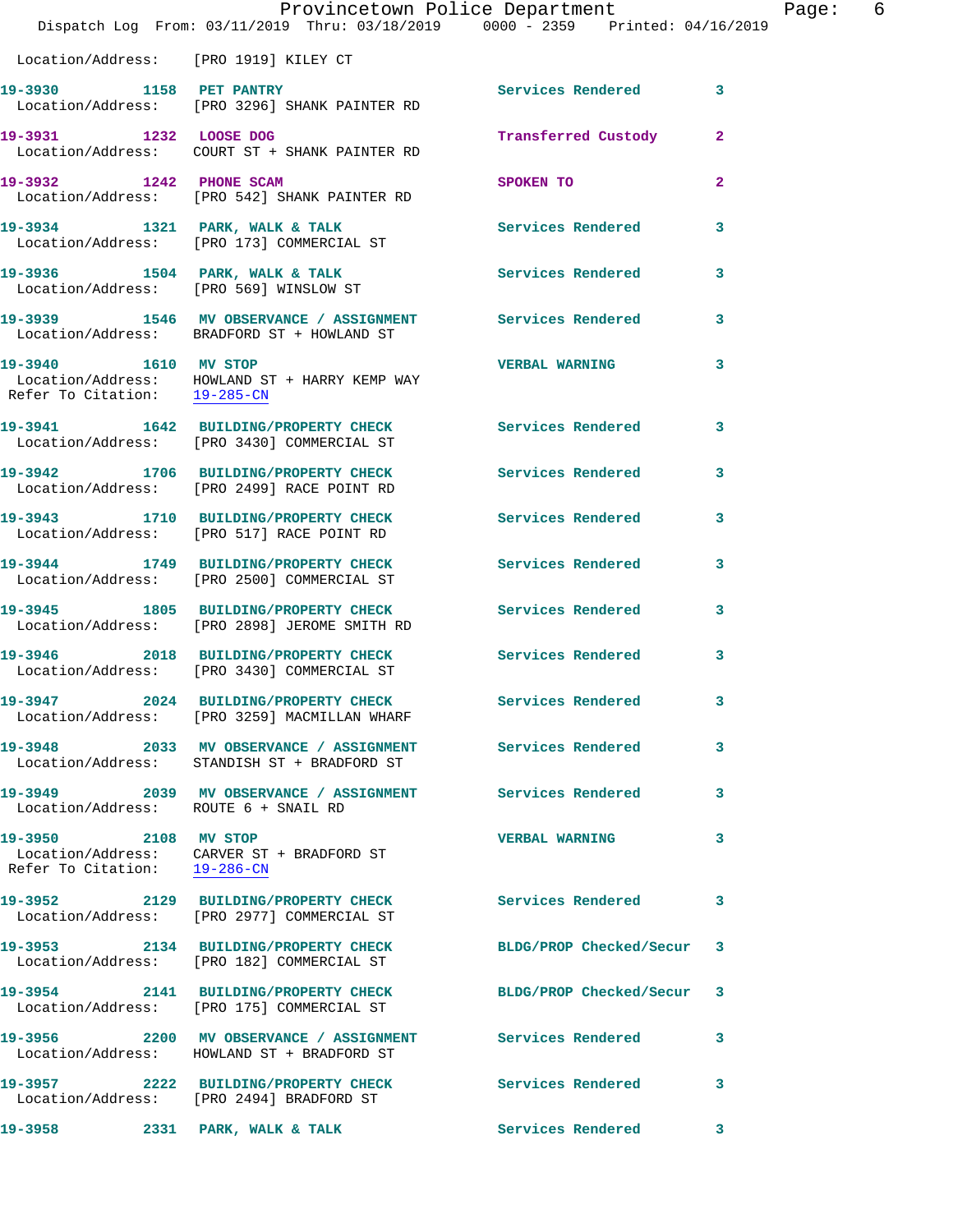|                                        | Provincetown Police Department                                                                                                                                                   |                           |              | Page: | 7 |
|----------------------------------------|----------------------------------------------------------------------------------------------------------------------------------------------------------------------------------|---------------------------|--------------|-------|---|
|                                        | Dispatch Log From: 03/11/2019 Thru: 03/18/2019 0000 - 2359 Printed: 04/16/2019                                                                                                   |                           |              |       |   |
| Location/Address: [PRO 37] BRADFORD ST |                                                                                                                                                                                  |                           |              |       |   |
|                                        | 19-3959 2340 BUILDING/PROPERTY CHECK Services Rendered 3<br>Location/Address: [PRO 2977] COMMERCIAL ST                                                                           |                           |              |       |   |
|                                        | 19-3960 2341 MV STOP<br>$\begin{tabular}{ll} \texttt{Location/Address:} & \texttt{BRAPFORD ST + RAILROAD AVE} \\ \texttt{Refer To Citation:} & \texttt{19-287-CN} \end{tabular}$ | <b>VERBAL WARNING</b>     | 3            |       |   |
| For Date: $03/14/2019$ - Thursday      |                                                                                                                                                                                  |                           |              |       |   |
|                                        | 19-3962 0006 BUILDING/PROPERTY CHECK Services Rendered 3<br>Location/Address: [PRO 3259] MACMILLAN WHARF                                                                         |                           |              |       |   |
|                                        | 19-3961 0007 PARK, WALK & TALK<br>Location/Address: [PRO 382] COMMERCIAL ST                                                                                                      | Services Rendered         | 3            |       |   |
|                                        | 19-3963 0009 MV OBSERVANCE / ASSIGNMENT Services Rendered<br>Location/Address: BRADFORD ST + RYDER ST                                                                            |                           | 3            |       |   |
| Location/Address: [PRO 639] CENTER ST  | 19-3964 0038 BUILDING/PROPERTY CHECK Services Rendered                                                                                                                           |                           | 3            |       |   |
|                                        | 19-3966 0109 BUILDING/PROPERTY CHECK Services Rendered<br>Location/Address: [PRO 75] CAPTAIN BERTIES WAY                                                                         |                           | $\mathbf{3}$ |       |   |
|                                        | 19-3967 0122 MV OBSERVANCE / ASSIGNMENT Services Rendered<br>Location/Address: BRADFORD ST + HOWLAND ST                                                                          |                           | 3            |       |   |
|                                        | 19-3968 0124 PARK, WALK & TALK<br>Location/Address: [PRO 105] COMMERCIAL ST                                                                                                      | Services Rendered         | 3            |       |   |
|                                        | 19-3969 0134 MV OBSERVANCE / ASSIGNMENT Services Rendered<br>Location/Address: SHANK PAINTER RD + JEROME SMITH RD                                                                |                           | 3            |       |   |
| 19-3974 0200 ASSIST CITIZEN            | Location/Address: [PRO 542] SHANK PAINTER RD                                                                                                                                     | Services Rendered         | $\mathbf{3}$ |       |   |
|                                        | 19-3970 0220 BUILDING/PROPERTY CHECK BLDG/PROP Checked/Secur 3<br>Location/Address: [PRO 1989] COMMERCIAL ST                                                                     |                           |              |       |   |
|                                        | 19-3971 0251 BUILDING/PROPERTY CHECK<br>Location/Address: [PRO 440] HARRY KEMP WAY                                                                                               | BLDG/PROP Checked/Secur 3 |              |       |   |
|                                        | 19-3972 0418 BUILDING/PROPERTY CHECK BLDG/PROP Checked/Secur 3<br>Location/Address: [PRO 488] MAYFLOWER ST                                                                       |                           |              |       |   |
|                                        | 19-3973 0511 MV OBSERVANCE / ASSIGNMENT<br>Location/Address: SHANK PAINTER RD + PROVINCE RD                                                                                      | <b>Services Rendered</b>  | 3            |       |   |
|                                        | 19-3975 0526 BUILDING/PROPERTY CHECK<br>Location/Address: [PRO 2483] COMMERCIAL ST                                                                                               | Services Rendered         | 3            |       |   |
|                                        | 19-3976 0531 BUILDING/PROPERTY CHECK Services Rendered<br>Location/Address: [PRO 2540] RACE POINT RD                                                                             |                           | 3            |       |   |
|                                        | 19-3977 0542 PARK, WALK & TALK<br>Location/Address: [PRO 539] SHANK PAINTER RD                                                                                                   | <b>Services Rendered</b>  | 3            |       |   |
| 19-3978 0551 MV STOP                   | Location/Address: BRADFORD ST + WEBSTER PL<br>Refer To Citation: $19-288-CN$                                                                                                     | <b>VERBAL WARNING</b>     | 3            |       |   |
|                                        | 19-3979 0623 MV COMPLAINT<br>Location/Address: CONWELL ST + BRADFORD ST                                                                                                          | Services Rendered         | 2            |       |   |
| 19-3980 0801 PET PANTRY                | Location/Address: [PRO 3296] SHANK PAINTER RD                                                                                                                                    | Services Rendered         | 3            |       |   |
|                                        | 19-3981 6806 MV OBSERVANCE / ASSIGNMENT Services Rendered                                                                                                                        |                           | 3            |       |   |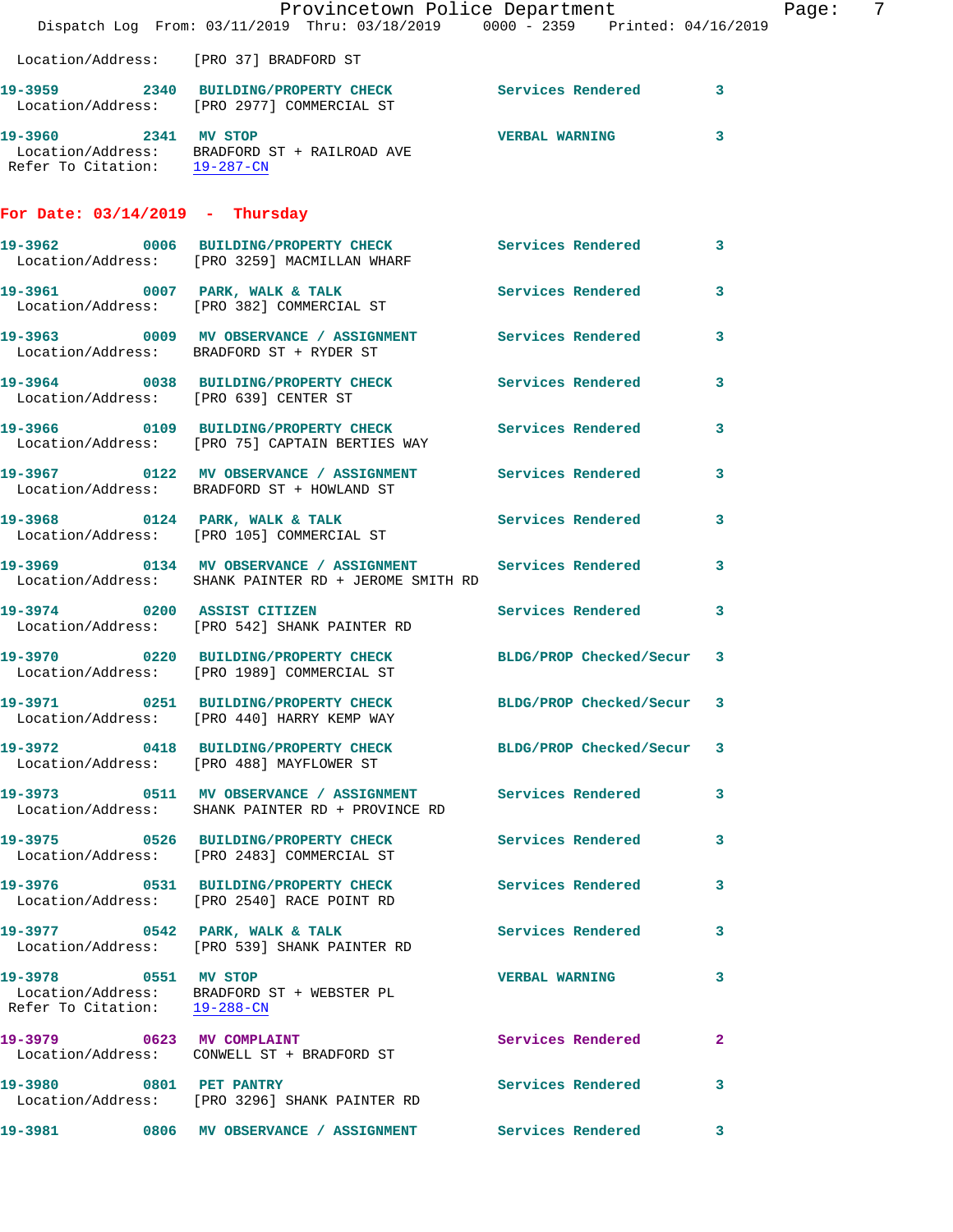|                                                      | Dispatch Log From: 03/11/2019 Thru: 03/18/2019 0000 - 2359 Printed: 04/16/2019                              | Provincetown Police Department |              | Page: 8 |  |
|------------------------------------------------------|-------------------------------------------------------------------------------------------------------------|--------------------------------|--------------|---------|--|
| Location/Address: CAPTAIN BERTIES WAY                |                                                                                                             |                                |              |         |  |
|                                                      | 19-3982 0818 AT SCHOOL<br>Location/Address: [PRO 569] WINSLOW ST                                            | Services Rendered 3            |              |         |  |
|                                                      | 19-3983 0843 MEDICAL EMERGENCY<br>Location/Address: [PRO 1621] BRADFORD ST                                  | <b>PATIENT REFUSAL</b>         | 1            |         |  |
|                                                      | 19-3984 0902 PARK, WALK & TALK Services Rendered 3<br>Location/Address: [PRO 105] COMMERCIAL ST             |                                |              |         |  |
|                                                      | 19-3985 1110 PARK, WALK & TALK 1998 Services Rendered<br>Location/Address: [PRO 3259] MACMILLAN WHARF       |                                | $\mathbf{3}$ |         |  |
|                                                      | 19-3986 1220 SERVE WARRANT<br>Location/Address: [PRO 1006] NELSON AVE                                       | Could Not Locate 3             |              |         |  |
|                                                      | 19-3987 1249 PARK, WALK & TALK (Services Rendered Secondered Location/Address: [PRO 3741] COMMERCIAL ST     |                                | $\mathbf{3}$ |         |  |
|                                                      | 19-3989 1308 PARK, WALK & TALK 1998 Services Rendered 3<br>Location/Address: [PRO 3222] ALDEN ST            |                                |              |         |  |
|                                                      | 19-3990 1315 ALARM - GENERAL<br>Location/Address: [PRO 3363] HARBOUR DR                                     | False Alarm                    | 1            |         |  |
| 19-3991 1337 MV STOP<br>Refer To Citation: 19-289-CN | Location/Address: PRINCE ST + BRADFORD ST                                                                   | <b>VERBAL WARNING</b>          | 3            |         |  |
|                                                      | 19-3992 1353 MV OBSERVANCE / ASSIGNMENT Services Rendered 3<br>Location/Address: STANDISH ST + BRADFORD ST  |                                |              |         |  |
| Location/Address: [PRO 3287] ROUTE 6                 | 19-3993 1359 BUILDING/PROPERTY CHECK BLDG/PROP Checked/Secur 3                                              |                                |              |         |  |
|                                                      | 19-3994 1430 911 MISDIAL<br>Location/Address: [PRO 3721] MAYFLOWER ST                                       | Services Rendered 1            |              |         |  |
|                                                      | 19-3995 1454 SERVICE CALL - POLICE<br>Location/Address: [PRO 488] MAYFLOWER ST                              | Services Rendered              | 3            |         |  |
|                                                      | 19-3997 1531 ASSIST CITIZEN<br>Location/Address: [PRO 711] BRADFORD ST                                      | Services Rendered              | $\mathbf{3}$ |         |  |
|                                                      | 19-3998 1545 PARK, WALK & TALK 1998 Services Rendered 3<br>Location/Address: [PRO 105] COMMERCIAL ST        |                                |              |         |  |
| Location/Address: [PRO 3440] ROUTE 6                 | 19-3999               1547    MV  OBSERVANCE  /  ASSIGNMENT                No  Action  Required             |                                | 3            |         |  |
|                                                      | 19-4000 1616 ASSIST CITIZEN<br>Location/Address: [PRO 542] SHANK PAINTER RD                                 | Services Rendered 3            |              | 1       |  |
| Location/Address: [PRO 3440] ROUTE 6                 | 19-4001 1823 MV OBSERVANCE / ASSIGNMENT Services Rendered                                                   |                                | 3            |         |  |
|                                                      | 19-4003 1952 BUILDING/PROPERTY CHECK BLDG/PROP Checked/Secur 3<br>Location/Address: [PRO 519] RACE POINT RD |                                |              |         |  |
| Location/Address: [PRO 94] BRADFORD ST               | 19-4004 2002 BUILDING/PROPERTY CHECK Services Rendered 3                                                    |                                |              |         |  |
|                                                      | 19-4005 2004 BUILDING/PROPERTY CHECK Services Rendered<br>Location/Address: [PRO 3259] MACMILLAN WHARF      |                                | 3            |         |  |
|                                                      | 19-4006 2137 MV OBSERVANCE / ASSIGNMENT Services Rendered 3<br>Location/Address: STANDISH ST + BRADFORD ST  |                                |              |         |  |
| 19-4007                                              | 2151 BUILDING/PROPERTY CHECK                                                                                | BLDG/PROP Checked/Secur 3      |              |         |  |

Location/Address: [PRO 530] SHANK PAINTER RD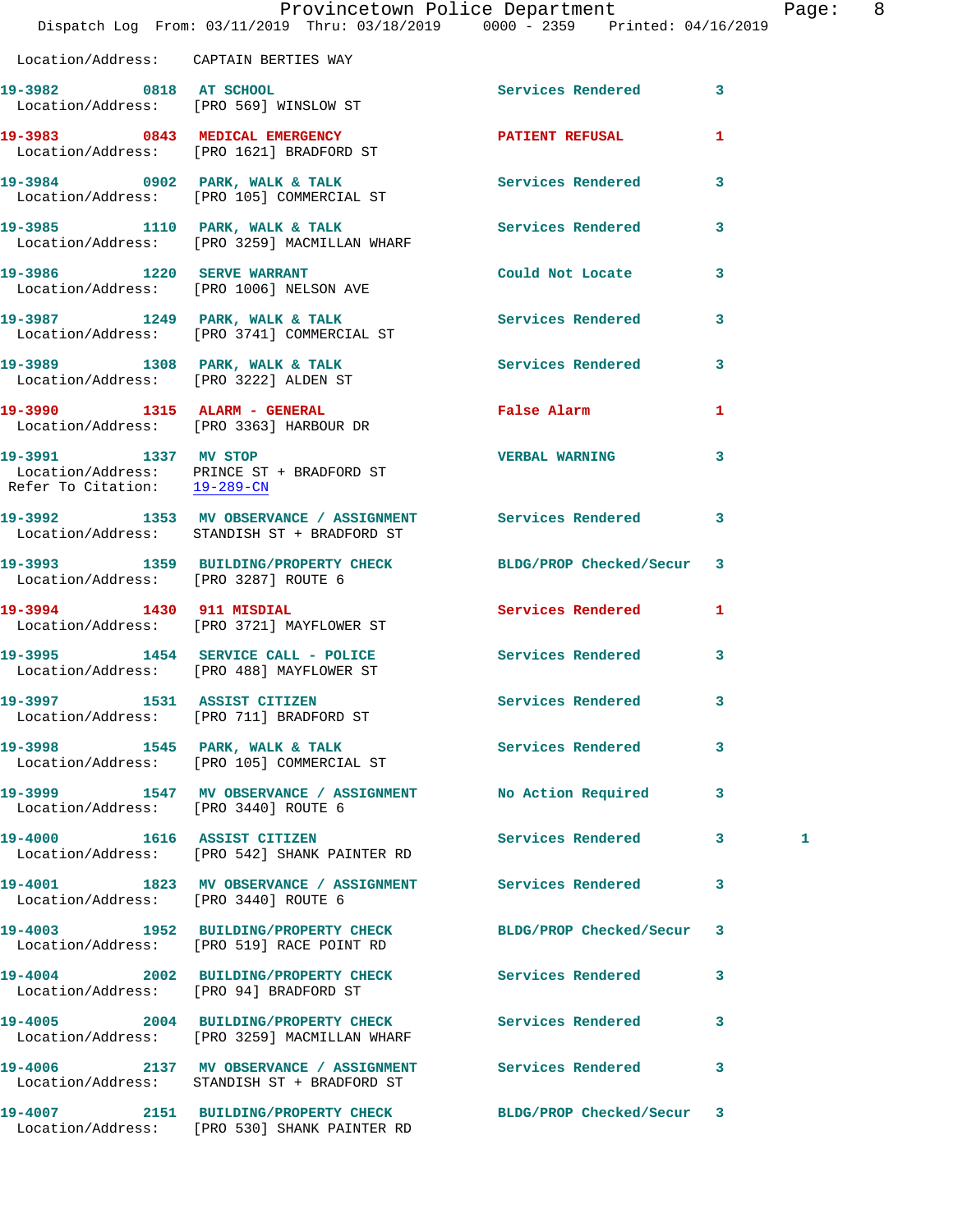**19-4008 2203 BUILDING/PROPERTY CHECK BLDG/PROP Checked/Secur 3** 

Location/Address: [PRO 440] HARRY KEMP WAY

**For Date: 03/15/2019 - Friday 19-4009 0013 BUILDING/PROPERTY CHECK BLDG/PROP Checked/Secur 3**  Location/Address: [PRO 545] SHANK PAINTER RD **19-4010 0017 BUILDING/PROPERTY CHECK BLDG/PROP Checked/Secur 3**  Location/Address: [PRO 1778] SHANK PAINTER RD **19-4011 0030 BUILDING/PROPERTY CHECK Services Rendered 3**  Location/Address: [PRO 2977] COMMERCIAL ST **19-4012 0041 MV OBSERVANCE / ASSIGNMENT Services Rendered 3**  Location/Address: PRINCE ST + BRADFORD ST **19-4013 0048 BUILDING/PROPERTY CHECK Services Rendered 3**  Location/Address: [PRO 2483] COMMERCIAL ST **19-4014 0146 BUILDING/PROPERTY CHECK Services Rendered 3**  Location/Address: [PRO 3259] MACMILLAN WHARF **19-4015 0215 BUILDING/PROPERTY CHECK Services Rendered 3**  Location/Address: [PRO 521] ROUTE 6 **19-4016 0400 BUILDING/PROPERTY CHECK BLDG/PROP Checked/Secur 3**  Location/Address: [PRO 99] COMMERCIAL ST **19-4017 0505 BUILDING/PROPERTY CHECK Services Rendered 3**  Location/Address: STABLE PATH **19-4018 0518 BUILDING/PROPERTY CHECK BLDG/PROP Checked/Secur 3**  Location/Address: [PRO 1778] SHANK PAINTER RD **19-4019 0527 BUILDING/PROPERTY CHECK Services Rendered 3**  Location/Address: THISTLEMORE RD **19-4020 0533 MV OBSERVANCE / ASSIGNMENT Services Rendered 3**  Location/Address: RACE POINT RD + SEASHORE PARK DR **19-4021 0536 BUILDING/PROPERTY CHECK Services Rendered 3**  Location/Address: [PRO 639] CENTER ST 19-4022 0806 SERVICE CALL - POLICE 3 Services Rendered 3 Location/Address: [PRO 569] WINSLOW ST **19-4023 0824 FOLLOW UP SPOKEN TO 2**  Location/Address: [PRO 3242] COMMERCIAL ST 19-4024 0910 PARK, WALK & TALK **Services Rendered** 3 Location/Address: [PRO 3259] MACMILLAN WHARF **19-4025 0938 SUSPICIOUS ACTIVITY Could Not Locate 2**  Location/Address: PEARL ST **19-4026 1018 FIREARMS / WEAPONS Services Rendered 2**  Location/Address: [PRO 542] SHANK PAINTER RD **19-4028 1256 MEDICAL EMERGENCY Transported to Hospital 1**  Location/Address: [PRO 440] HARRY KEMP WAY **19-4029 1314 MEDICAL EMERGENCY Transported to Hospital 1**  Location/Address: [PRO 542] SHANK PAINTER RD

**19-4032 1355 MEDICAL EMERGENCY Services Rendered 1**  Location/Address: [PRO 3222] ALDEN ST

19-4034 1528 PARK, WALK & TALK **Services Rendered** 3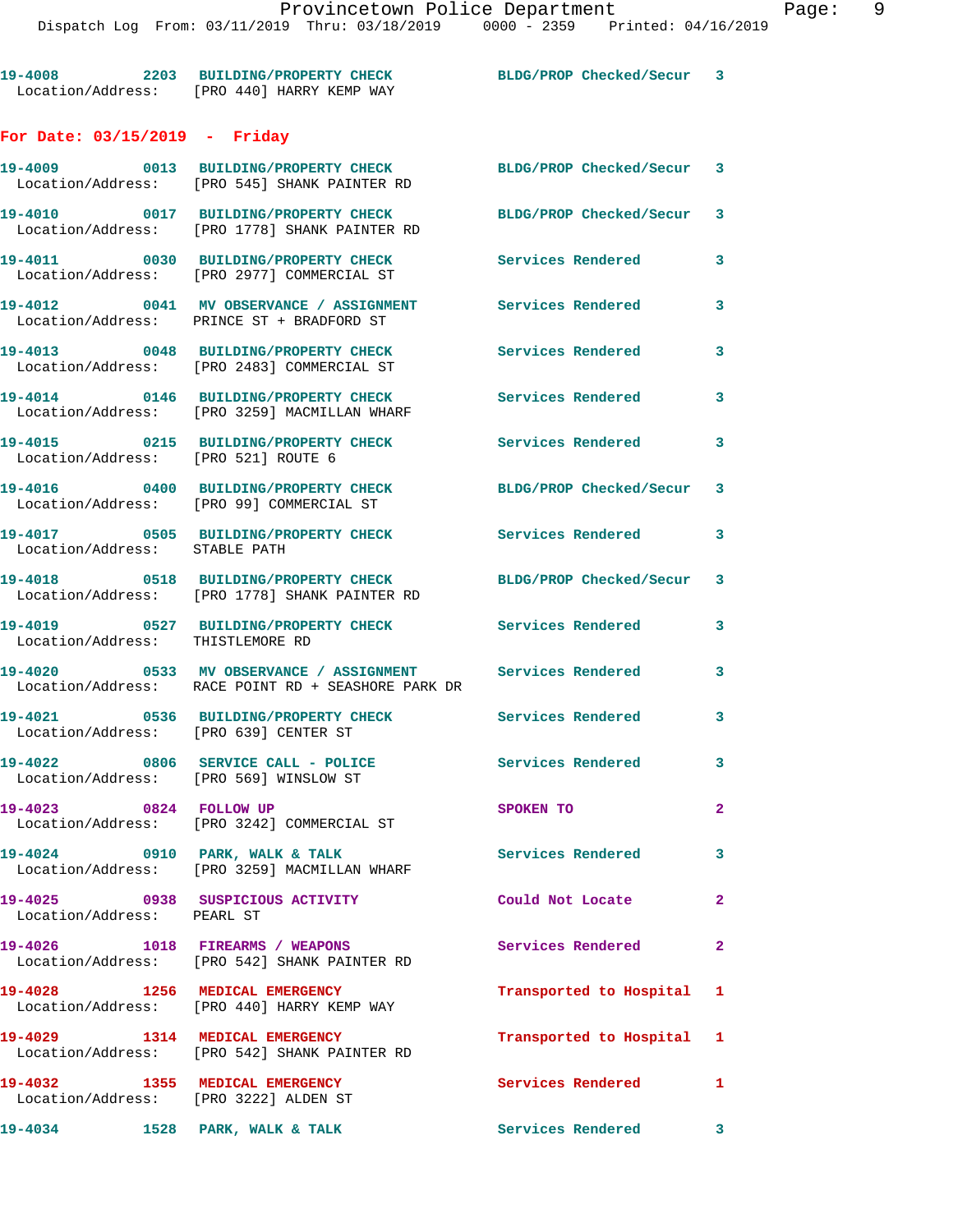|                                   | Provincetown Police Department<br>Dispatch Log From: 03/11/2019 Thru: 03/18/2019 0000 - 2359 Printed: 04/16/2019                    |                          |                |
|-----------------------------------|-------------------------------------------------------------------------------------------------------------------------------------|--------------------------|----------------|
|                                   | Location/Address: [PRO 2483] COMMERCIAL ST                                                                                          |                          |                |
| 19-4035 1543 MV COLLISION         | Location/Address: [PRO 542] SHANK PAINTER RD                                                                                        | Services Rendered        | 1              |
|                                   | 19-4037 1644 MV STOP<br>Location/Address: BRADFORD ST + SHANK PAINTER RD<br>Refer To Citation: $\frac{19-284-CN}{\sqrt{19-284-CN}}$ | <b>VERBAL WARNING</b>    | 3              |
|                                   | 19-4038 1652 BUILDING/PROPERTY CHECK BLDG/PROP Checked/Secur<br>Location/Address: [PRO 1952] COMMERCIAL ST                          |                          | 3              |
|                                   | 19-4039 1720 BUILDING/PROPERTY CHECK<br>Location/Address: [PRO 488] MAYFLOWER ST                                                    | Services Rendered        | 3              |
|                                   | 19-4040 1722 BUILDING/PROPERTY CHECK<br>Location/Address: [PRO 2512] JEROME SMITH RD                                                | BLDG/PROP Checked/Secur  | 3              |
|                                   | 19-4042 1741 MEDICAL EMERGENCY<br>Location/Address: [PRO 1466] COMMERCIAL ST                                                        | <b>PATIENT REFUSAL</b>   | 1              |
|                                   | 19-4043 1748 MEDICAL EMERGENCY<br>Location/Address: [PRO 1574] HARRY KEMP WAY                                                       | <b>PATIENT REFUSAL</b>   | 1              |
| 19-4044 1754 FOLLOW UP            | Location/Address: [PRO 542] SHANK PAINTER RD                                                                                        | Services Rendered        | $\overline{a}$ |
|                                   | 19-4045 1802 SERVICE CALL - POLICE<br>Location/Address: [PRO 958] JEROME SMITH RD                                                   | <b>Services Rendered</b> | 3.             |
| 19-4046 1806 FOLLOW UP            | Location/Address: [PRO 1220] HARRY KEMP WAY                                                                                         | Could Not Locate         | 2              |
|                                   | 19-4047 1816 SERVE WARRANT<br>Location/Address: [PRO 606] CONWELL ST<br>Refer To Arrest: 19-26-AR                                   | Arrest(s) Made           | 3              |
|                                   | 19-4048 1910 MV COMPLAINT<br>Location/Address: [PRO 2265] COMMERCIAL ST                                                             | <b>Services Rendered</b> | $\mathbf{2}$   |
|                                   | 19-4050 2043 COMPLAINT - GENERAL<br>Location/Address: [PRO 3842] FISHBURN CT                                                        | <b>Services Rendered</b> | 3              |
| 19-4051 2314 FOLLOW UP            | Location/Address: [PRO 1874] FRANKLIN ST                                                                                            | SPOKEN TO                | 2              |
|                                   | 19-4052 2324 NOISE COMPLAINT<br>Location/Address: [PRO 3947] BRADFORD ST                                                            | SPOKEN TO                | 3              |
| Location/Address: COMMERCIAL ST   | 19-4054 2357 BUILDING/PROPERTY CHECK BLDG/PROP Checked/Secur                                                                        |                          | 3              |
| For Date: $03/16/2019$ - Saturday |                                                                                                                                     |                          |                |
|                                   | 19-4055 0009 BUILDING/PROPERTY CHECK BLDG/PROP Checked/Secur<br>Location/Address: [PRO 2483] COMMERCIAL ST                          |                          | 3              |
|                                   | 19-4056 0032 PARK, WALK & TALK<br>Location/Address: [PRO 3870] COMMERCIAL ST                                                        | Services Rendered        | 3              |
|                                   | 19-4057 0038 PARK, WALK & TALK<br>Location/Address: [PRO 539] SHANK PAINTER RD                                                      | Services Rendered        | 3              |
|                                   | 19-4060 0217 MEDICAL EMERGENCY<br>Location/Address: [PRO 542] SHANK PAINTER RD                                                      | Services Rendered        | 1              |
|                                   | 19-4061 0350 BUILDING/PROPERTY CHECK<br>Location/Address: [PRO 379] COMMERCIAL ST                                                   | BLDG/PROP Checked/Secur  | 3              |
|                                   | 19-4062 0447 MV OBSERVANCE / ASSIGNMENT Services Rendered                                                                           |                          | 3              |

Page:  $10$ <br>
Page:  $10$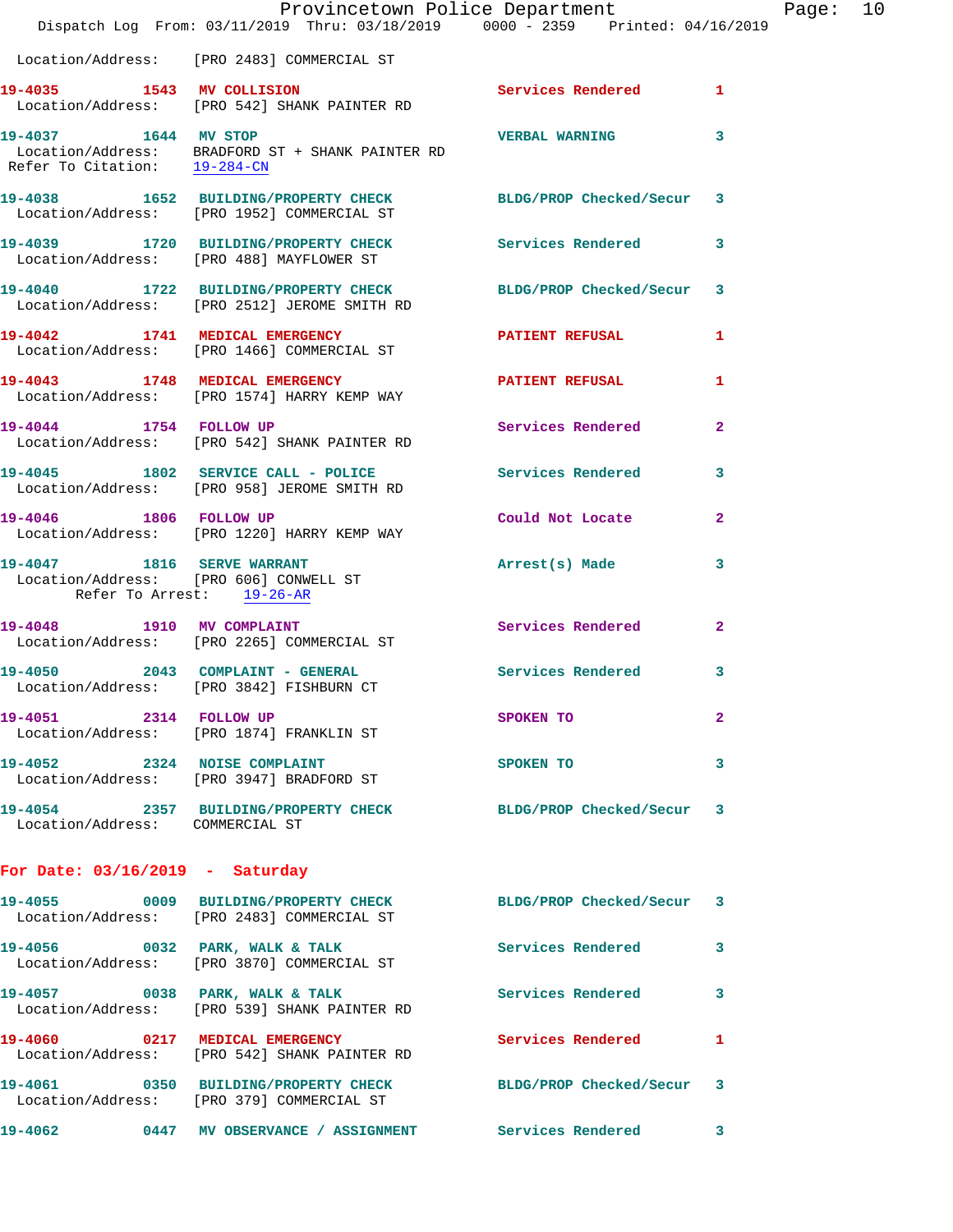|                                                                                                  | Provincetown Police Department<br>Dispatch Log From: 03/11/2019 Thru: 03/18/2019 0000 - 2359 Printed: 04/16/2019 |                          |                |
|--------------------------------------------------------------------------------------------------|------------------------------------------------------------------------------------------------------------------|--------------------------|----------------|
|                                                                                                  | Location/Address: [PRO 2494] BRADFORD ST                                                                         |                          |                |
|                                                                                                  | 19-4063 0521 BUILDING/PROPERTY CHECK<br>Location/Address: [PRO 2859] BRADFORD ST                                 | BLDG/PROP Checked/Secur  | 3              |
|                                                                                                  | 19-4064 0555 BUILDING/PROPERTY CHECK<br>Location/Address: [PRO 3430] COMMERCIAL ST                               | BLDG/PROP Checked/Secur  | 3              |
|                                                                                                  | 19-4065 0624 BUILDING/PROPERTY CHECK<br>Location/Address: [PRO 530] SHANK PAINTER RD                             | BLDG/PROP Checked/Secur  | 3              |
|                                                                                                  | 19-4066 0752 SERVICE CALL - POLICE<br>Location/Address: [PRO 1892] SHANK PAINTER RD                              | Services Rendered        | 3              |
| 19-4068 0826 FOLLOW UP                                                                           | Location/Address: [PRO 1874] FRANKLIN ST                                                                         | Services Rendered        | $\overline{a}$ |
| 19-4069 0836 MEDICAL EMERGENCY<br>Location/Address: [PRO 507] PEARL ST                           |                                                                                                                  | Transported to Hospital  | 1              |
| 19-4071 0954 MV VANDALISM                                                                        | Location/Address: [PRO 1738] BRADFORD ST                                                                         | SPOKEN TO                | $\overline{a}$ |
|                                                                                                  | 19-4072 1006 COMPLAINT - GENERAL<br>Location/Address: [PRO 2898] JEROME SMITH RD                                 | <b>Services Rendered</b> | 3              |
|                                                                                                  | 19-4073 1033 MEDICAL EMERGENCY<br>Location/Address: [PRO 440] HARRY KEMP WAY                                     | Transported to Hospital  | 1              |
|                                                                                                  | 19-4074 1035 PARK, WALK & TALK<br>Location/Address: [PRO 537] SHANK PAINTER RD                                   | Services Rendered        | 3              |
|                                                                                                  | 19-4075 1057 BUILDING/PROPERTY CHECK<br>Location/Address: [PRO 3033] COMMERCIAL ST                               | BLDG/PROP Checked/Secur  | 3              |
|                                                                                                  | 19-4076 1112 SERVICE CALL - POLICE<br>Location/Address: [PRO 3296] SHANK PAINTER RD                              | Services Rendered        | 3              |
|                                                                                                  | 19-4077 1136 BUILDING/PROPERTY CHECK<br>Location/Address: [PRO 2490] PROVINCELANDS RD                            | BLDG/PROP Checked/Secur  | 3              |
| Location/Address: [TRU 184] ROUTE 6                                                              | 19-4078 1142 ASSIST DEPARTMENT / MUTUAL AID Services Rendered                                                    |                          | 3              |
|                                                                                                  | 19-4080 1222 BUILDING/PROPERTY CHECK BLDG/PROP Checked/Secur<br>Location/Address: [PRO 516] RACE POINT RD        |                          | 3              |
|                                                                                                  | 19-4081 1414 BUILDING/PROPERTY CHECK<br>Location/Address: [PRO 1952] COMMERCIAL ST                               | BLDG/PROP Checked/Secur  | 3              |
| 19-4082 1449 ANIMAL CALL                                                                         | Location/Address: [PRO 37] BRADFORD ST                                                                           | <b>GONE ON ARRIVAL</b>   | $\overline{a}$ |
| 19-4083 1518 911 - GENERAL<br>Location/Address: COURT ST                                         |                                                                                                                  | <b>Services Rendered</b> | 1              |
|                                                                                                  | 19-4084 1535 PARK, WALK & TALK<br>Location: [PRO 3431] LOPES SQUARE                                              | Services Rendered        | 3              |
| Location/Address: [PRO 3247] PEARL ST                                                            | 19-4085 1604 SUSPICIOUS ACTIVITY                                                                                 | <b>Services Rendered</b> | $\mathbf{2}$   |
| 19-4086 1631 MV DISABLED<br>Location/Address: [PRO 2513] ROUTE 6<br>Refer To Citation: 19-290-CN |                                                                                                                  | <b>VERBAL WARNING</b>    | 2              |
|                                                                                                  | 19-4087 1642 GENERAL INFO<br>Location/Address: [PRO 542] SHANK PAINTER RD                                        | <b>Services Rendered</b> | 3              |
| Location/Address: [PRO 639] CENTER ST                                                            | 19-4088 1702 BUILDING/PROPERTY CHECK                                                                             | BLDG/PROP Checked/Secur  | 3              |

Page: 11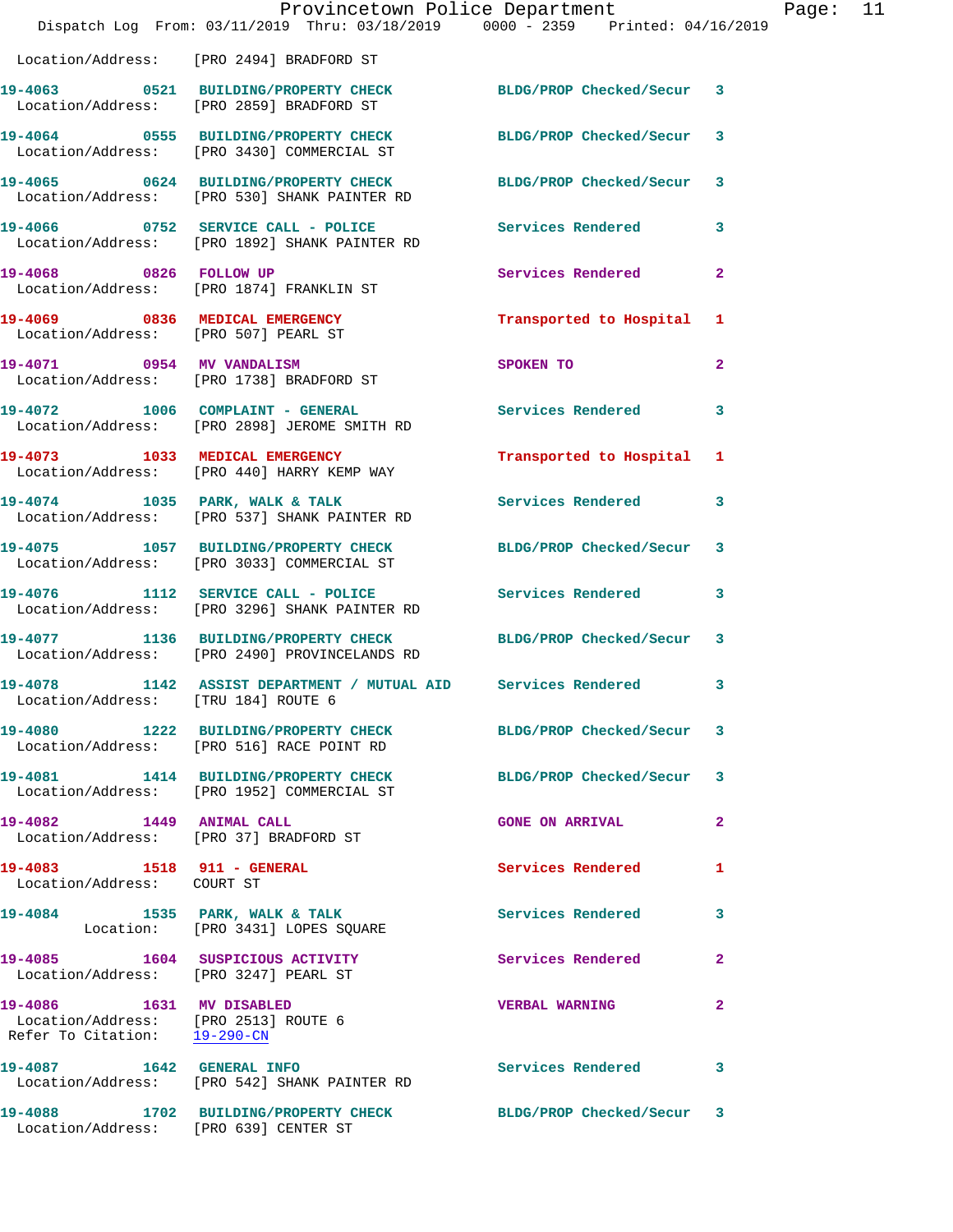Dispatch Log From: 03/11/2019 Thru: 03/18/2019 0000 - 2359 Printed: 04/16/2019

19-4089 1719 PARK, WALK & TALK **Services Rendered** 3 Location/Address: [PRO 3870] COMMERCIAL ST **19-4090 1735 BAR CHECK Services Rendered 3**  Location/Address: [PRO 2737] COMMERCIAL ST **19-4091 1736 BAR CHECK Services Rendered 3**  Location/Address: [PRO 399] COMMERCIAL ST **19-4092 1823 MV OBSERVANCE / ASSIGNMENT Services Rendered 3**  Location/Address: ROUTE 6 + SNAIL RD **19-4093 1856 MEDICAL EMERGENCY Transported to Hospital 1**  Location/Address: [PRO 1572] FRANKLIN ST **19-4095 1930 FIRE - STRUCTURE Extinguished 1**  Location/Address: [PRO 2940] NELSON AVE **19-4096 2019 SERVE WARRANT Could Not Locate 3**  Location/Address: [PRO 1874] FRANKLIN ST **19-4097 2029 MV STOP VERBAL WARNING 3**  Location/Address: [PRO 2494] BRADFORD ST Refer To Citation: 19-291-CN **19-4098 2037 MV STOP VERBAL WARNING 3**  Location/Address: RYDER ST + COMMERCIAL ST Refer To Citation: 19-292-CN **19-4099 2041 MV OBSERVANCE / ASSIGNMENT Services Rendered 3**  Location/Address: BRADFORD ST + HOWLAND ST **19-4101 2310 BUILDING/PROPERTY CHECK Services Rendered 3**  Location/Address: [PRO 526] RYDER ST EXT **19-4100 2312 BUILDING/PROPERTY CHECK BLDG/PROP Checked/Secur 3**  Location/Address: [PRO 1989] COMMERCIAL ST 19-4102 2314 NOISE COMPLAINT SPOKEN TO 3 Location/Address: [PRO 2] ALDEN ST **19-4104 2358 MV OBSERVANCE / ASSIGNMENT Services Rendered 3**  Location/Address: [PRO 530] SHANK PAINTER RD **19-4105 2359 BAR CHECK Services Rendered 3**  Location/Address: [PRO 3443] COMMERCIAL ST **For Date: 03/17/2019 - Sunday 19-4106 0026 MV OBSERVANCE / ASSIGNMENT Services Rendered 3**  Location/Address: [PRO 595] BRADFORD ST **19-4107 0126 BUILDING/PROPERTY CHECK BLDG/PROP Checked/Secur 3**  Location/Address: [PRO 413] CONWELL ST **19-4109 0252 BUILDING/PROPERTY CHECK BLDG/PROP Checked/Secur 3**  Location/Address: [PRO 1780] JOHNSON ST **19-4110 0323 BUILDING/PROPERTY CHECK Services Rendered 3**  Location/Address: [PRO 3259] MACMILLAN WHARF **19-4111 0408 ALARM - GENERAL False Alarm 1**  Location/Address: [PRO 242] COMMERCIAL ST **19-4112 0417 MV STOP Citation / Warning Issu 3**  Location/Address: [PRO 242] COMMERCIAL ST<br>Refer To Citation: T1244303 Refer To Citation: **19-4113 0559 BUILDING/PROPERTY CHECK BLDG/PROP Checked/Secur 3**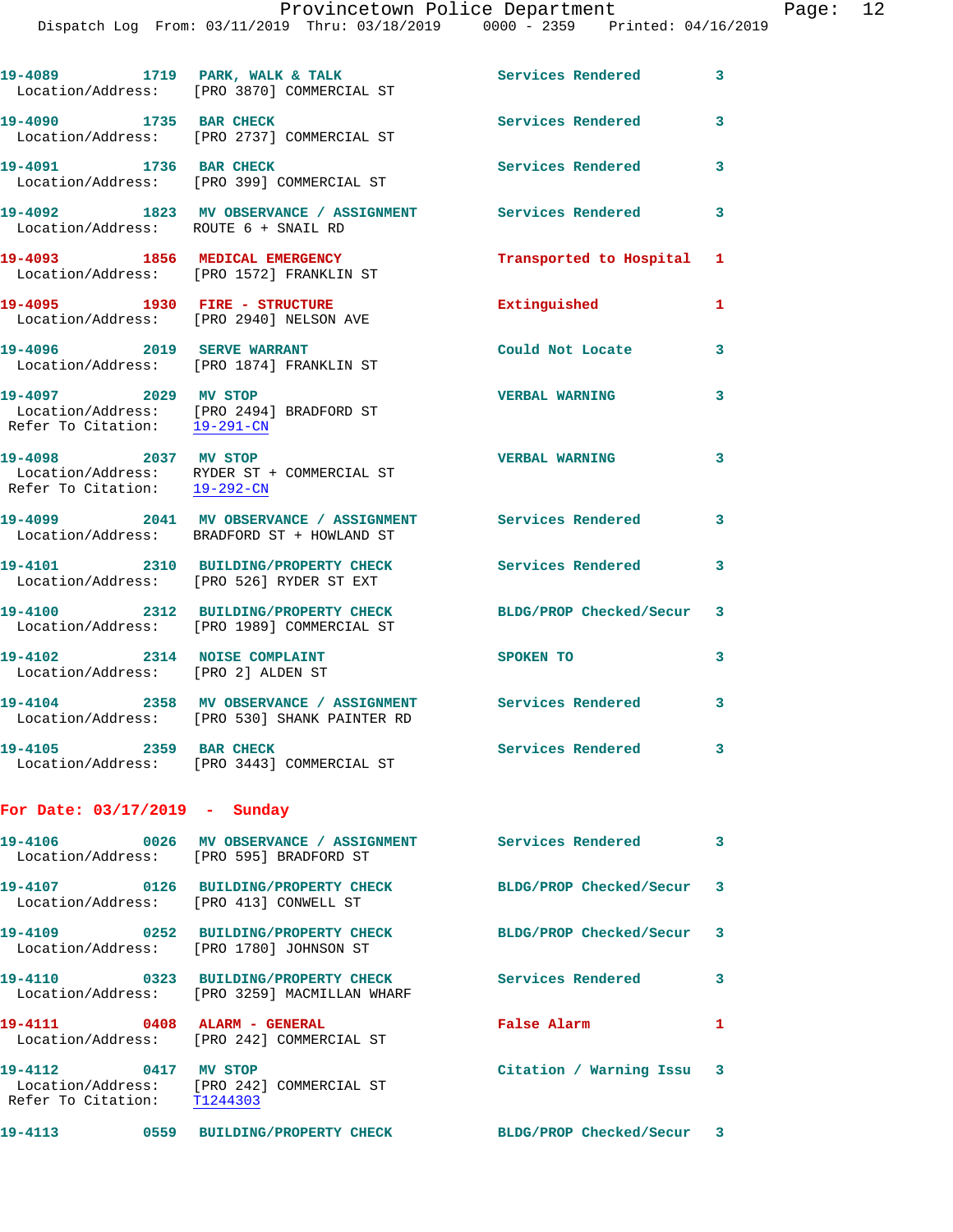|                                                           | Dispatch Log From: 03/11/2019 Thru: 03/18/2019 0000 - 2359 Printed: 04/16/2019                              | Provincetown Police Department |              | Page: 13     |  |
|-----------------------------------------------------------|-------------------------------------------------------------------------------------------------------------|--------------------------------|--------------|--------------|--|
|                                                           | Location/Address: [PRO 444] HIGH POLE HILL                                                                  |                                |              |              |  |
| Location/Address: STABLE PATH                             | 19-4114 0656 MEDICAL EMERGENCY Transported to Hospital 1                                                    |                                |              |              |  |
| Location/Address: [PRO 521] ROUTE 6                       | 19-4117 0814 BUILDING/PROPERTY CHECK BLDG/PROP Checked/Secur 3                                              |                                |              |              |  |
|                                                           | 19-4118 0828 BUILDING/PROPERTY CHECK Services Rendered 3<br>Location/Address: [PRO 414] CONWELL ST          |                                |              |              |  |
|                                                           | 19-4119 0956 MV COMPLAINT<br>Location/Address: [PRO 323] COMMERCIAL ST                                      | Services Rendered 2            |              |              |  |
|                                                           | 19-4120 1006 SERVICE CALL - POLICE COULD Not Locate<br>Location/Address: [PRO 1660] FRANKLIN ST             |                                | $\mathbf{3}$ |              |  |
|                                                           | 19-4121 1027 BUILDING/PROPERTY CHECK Services Rendered 3<br>Location/Address: [PRO 341] COMMERCIAL ST       |                                |              |              |  |
|                                                           | 19-4122 1027 BUILDING/PROPERTY CHECK Services Rendered<br>Location/Address: [PRO 2542] COMMERCIAL ST        |                                | $\mathbf{3}$ |              |  |
|                                                           | 19-4123 1029 BUILDING/PROPERTY CHECK BLDG/PROP Checked/Secur 3<br>Location/Address: [PRO 175] COMMERCIAL ST |                                |              |              |  |
| 19-4125 1132 ANIMAL CALL<br>Location/Address: WINSTON AVE |                                                                                                             | Services Rendered 2            |              | $\mathbf{1}$ |  |
|                                                           | 19-4126 1148 MV OBSERVANCE / ASSIGNMENT Services Rendered 3<br>Location/Address: BRADFORD ST + STANDISH ST  |                                |              |              |  |
|                                                           | 19-4127 1207 ANIMAL CALL<br>Location/Address: [PRO 2206] PILGRIMS LANDING                                   | Services Rendered 2            |              |              |  |
|                                                           | 19-4128 1244 PARKING COMPLAINT<br>Location/Address: [PRO 2265] COMMERCIAL ST                                | No Action Required 3           |              |              |  |
|                                                           | 19-4129 1252 MEDICAL EMERGENCY<br>Location/Address: [PRO 440] HARRY KEMP WAY                                | Transported to Hospital 1      |              |              |  |
| 19-4132 1326 FOLLOW UP                                    | Location/Address: [PRO 1660] FRANKLIN ST                                                                    | No Action Required 2           |              |              |  |
|                                                           | 19-4133 1407 BUILDING/PROPERTY CHECK BLDG/PROP Checked/Secur 3<br>Location/Address: [PRO 204] COMMERCIAL ST |                                |              |              |  |
| 19-4134 1439 ANIMAL CALL                                  | Location/Address: [PRO 4069] RACE POINT RD                                                                  | No Action Required 2           |              |              |  |
| 19-4136 1440 HAZARDS                                      | Location/Address: [PRO 183] COMMERCIAL ST                                                                   | Services Rendered              | $\mathbf{2}$ |              |  |
|                                                           | 19-4137 1445 SUSPICIOUS ACTIVITY<br>Location/Address: [PRO 958] JEROME SMITH RD                             | SPOKEN TO                      | $\mathbf{2}$ |              |  |
|                                                           | 19-4138 1459 ALARM - GENERAL<br>Location/Address: [PRO 3354] COMMERCIAL ST                                  | False Alarm                    | 1            |              |  |
| Location/Address: [PRO 3440] ROUTE 6                      | 19-4140 1544 MV OBSERVANCE / ASSIGNMENT Services Rendered                                                   |                                | 3            |              |  |
|                                                           | 19-4141 1557 PARK, WALK & TALK<br>Location/Address: [PRO 182] COMMERCIAL ST                                 | Services Rendered 3            |              |              |  |
|                                                           | 19-4142 1627 BUILDING/PROPERTY CHECK Services Rendered<br>Location/Address: PEARL ST + JOE OLIVER PL        |                                | 3            |              |  |
| Location/Address: CEMETERY RD                             | 19-4143 1632 BUILDING/PROPERTY CHECK Services Rendered 3                                                    |                                |              |              |  |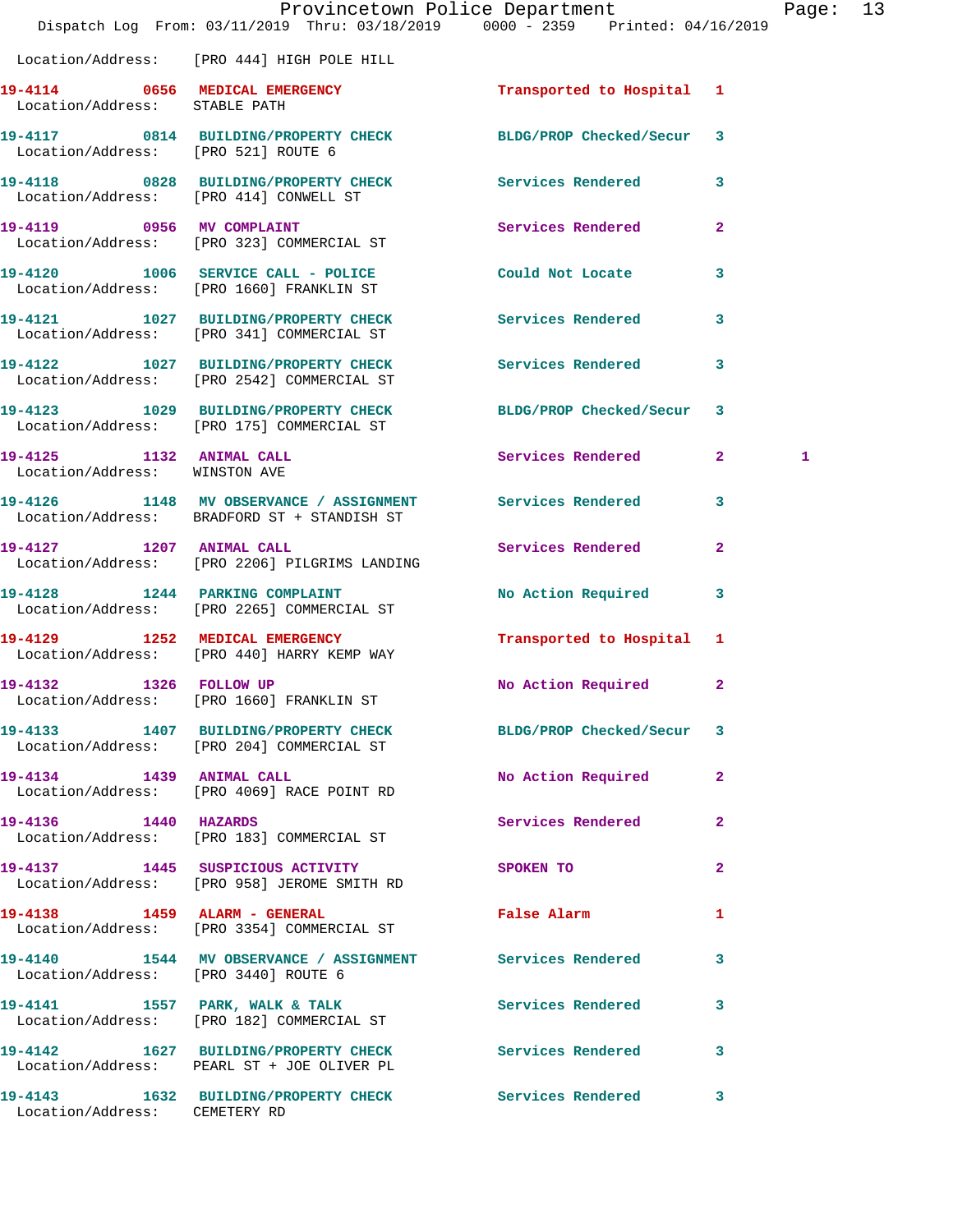|                                                                                   | Provincetown Police Department<br>Dispatch Log From: 03/11/2019 Thru: 03/18/2019 0000 - 2359 Printed: 04/16/2019 |                          |              |
|-----------------------------------------------------------------------------------|------------------------------------------------------------------------------------------------------------------|--------------------------|--------------|
|                                                                                   |                                                                                                                  |                          | 3            |
|                                                                                   | 19-4146 1705 BUILDING/PROPERTY CHECK Services Rendered<br>Location/Address: [PRO 3259] MACMILLAN WHARF           |                          | 3            |
|                                                                                   | 19-4147 1713 MV OBSERVANCE / ASSIGNMENT<br>Location/Address: SHANK PAINTER RD + BRADFORD ST                      | <b>Services Rendered</b> | 3            |
|                                                                                   | 19-4148 1726 BUILDING/PROPERTY CHECK<br>Location/Address: [PRO 2226] COMMERCIAL ST                               | <b>Services Rendered</b> | 3            |
|                                                                                   | 19-4149 1741 BUILDING/PROPERTY CHECK BLDG/PROP Checked/Secur<br>Location/Address: [PRO 132] COMMERCIAL ST        |                          | 3            |
|                                                                                   | 19-4150 1749 BUILDING/PROPERTY CHECK BLDG/PROP Checked/Secur<br>Location/Address: [PRO 564] BAYBERRY AVE         |                          | 3            |
| 19-4152 1825 ANIMAL CALL                                                          | Location/Address: [PRO 3104] BRADFORD ST                                                                         | <b>Services Rendered</b> | $\mathbf{2}$ |
|                                                                                   | 19-4151 1826 BUILDING/PROPERTY CHECK Services Rendered<br>Location/Address: [PRO 2977] COMMERCIAL ST             |                          | 3            |
|                                                                                   | 19-4153 2001 MV OBSERVANCE / ASSIGNMENT Services Rendered<br>Location/Address: [PRO 4136] BRADFORD ST            |                          | 3            |
| Location/Address: ROUTE 6 + SNAIL RD                                              | 19-4154 2012 MV OBSERVANCE / ASSIGNMENT Services Rendered                                                        |                          | 3            |
| Location/Address: SNAIL RD                                                        | 19-4155 2017 SUSPICIOUS ACTIVITY                                                                                 | Services Rendered        | $\mathbf{2}$ |
|                                                                                   | 19-4156 2043 BUILDING/PROPERTY CHECK BLDG/PROP Checked/Secur<br>Location/Address: [PRO 539] SHANK PAINTER RD     |                          | 3            |
|                                                                                   | 19-4157 2055 BUILDING/PROPERTY CHECK Services Rendered<br>Location/Address: [PRO 3430] COMMERCIAL ST             |                          | 3            |
| 19-4158 2104 MV STOP<br>Location/Address: ROUTE 6<br>Refer To Citation: 19-294-CN |                                                                                                                  | <b>VERBAL WARNING</b>    | 3            |
|                                                                                   | 19-4159 2116 BUILDING/PROPERTY CHECK<br>Location/Address: [PRO 182] COMMERCIAL ST                                | BLDG/PROP Checked/Secur  | 3            |
|                                                                                   | 19-4160 2329 BUILDING/PROPERTY CHECK<br>Location/Address: [PRO 3259] MACMILLAN WHARF                             | BLDG/PROP Checked/Secur  | 3            |
| 19-4161 2341 MV STOP                                                              | Location/Address: [PRO 2540] RACE POINT RD<br>Refer To Citation: 19-295-CN                                       | <b>VERBAL WARNING</b>    | 3            |
| For Date: 03/18/2019 - Monday                                                     |                                                                                                                  |                          |              |
|                                                                                   | Location/Address: [PRO 526] RYDER ST EXT                                                                         | BLDG/PROP Checked/Secur  | 3            |
|                                                                                   | 19-4163 0019 PARK, WALK & TALK<br>Location/Address: [PRO 3895] PROVINCELANDS RD                                  | <b>Services Rendered</b> | 3            |
| Location/Address: ROUTE 6 + HOWLAND ST                                            | 19-4164 0029 MV OBSERVANCE / ASSIGNMENT                                                                          | <b>Services Rendered</b> | 3            |
| 19-4165 0038 MV STOP                                                              | Location/Address: [PRO 537] SHANK PAINTER RD                                                                     | <b>VERBAL WARNING</b>    | 3            |

**19-4166 0040 MV OBSERVANCE / ASSIGNMENT Services Rendered 3**  Location/Address: [PRO 2489] BRADFORD ST

Refer To Citation: 19-296-CN

Page:  $14$ <br>019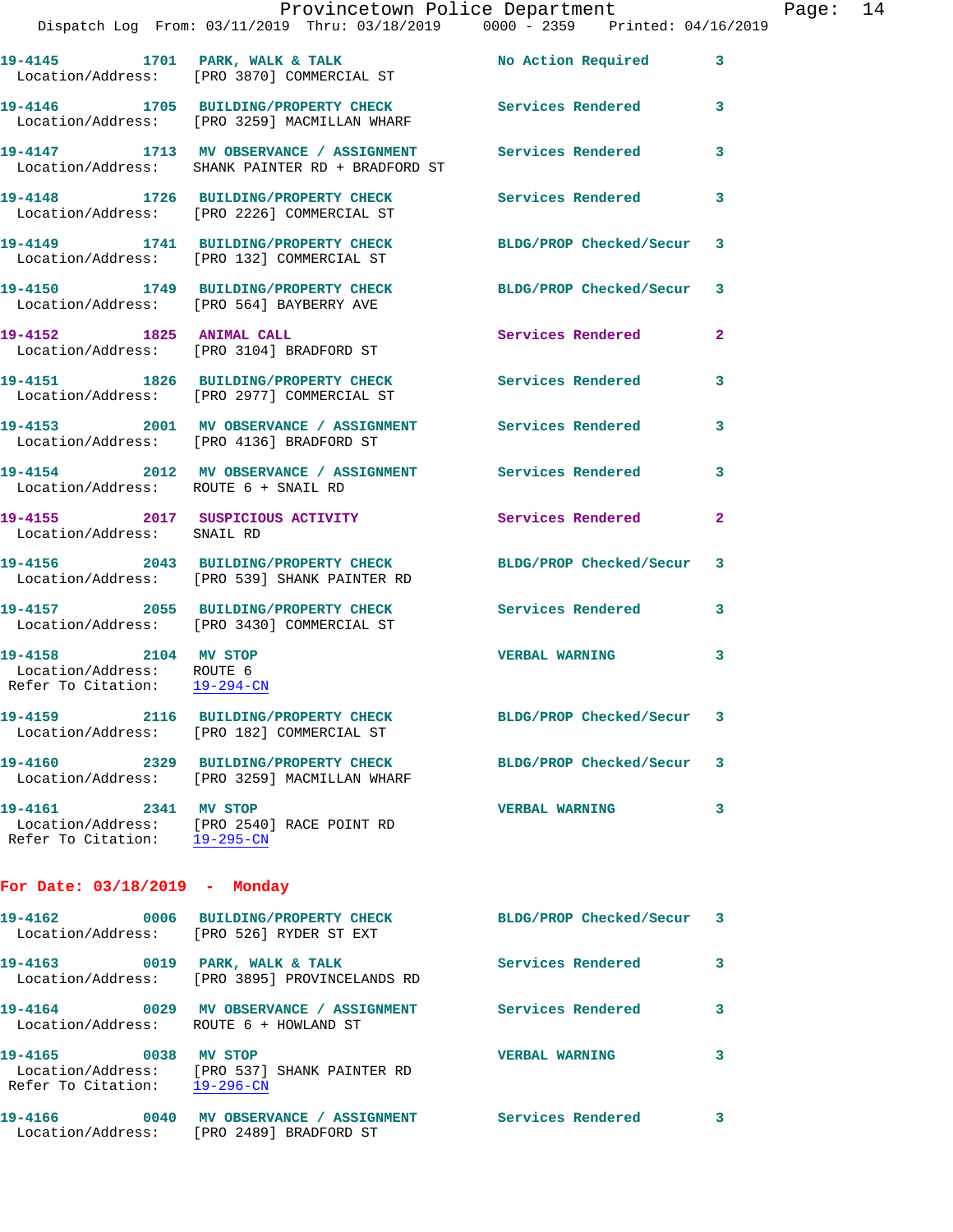|                                                                                    | 19-4167 0123 BUILDING/PROPERTY CHECK<br>Location/Address: [PRO 106] COMMERCIAL ST                                 | BLDG/PROP Checked/Secur 3 |                |
|------------------------------------------------------------------------------------|-------------------------------------------------------------------------------------------------------------------|---------------------------|----------------|
|                                                                                    | 19-4168 0132 BUILDING/PROPERTY CHECK<br>Location/Address: [PRO 2499] RACE POINT RD                                | BLDG/PROP Checked/Secur 3 |                |
|                                                                                    | 19-4169 0151 BUILDING/PROPERTY CHECK<br>Location/Address: [PRO 2483] COMMERCIAL ST                                | BLDG/PROP Checked/Secur 3 |                |
|                                                                                    | 19-4170 0152 SUSPICIOUS ACTIVITY<br>Location/Address: [PRO 2483] COMMERCIAL ST                                    | No Action Required        | $\mathbf{2}$   |
|                                                                                    | 19-4171 0601 BUILDING/PROPERTY CHECK<br>Location/Address: [PRO 519] RACE POINT RD                                 | BLDG/PROP Checked/Secur 3 |                |
|                                                                                    | 19-4172 0603 BUILDING/PROPERTY CHECK BLDG/PROP Checked/Secur 3<br>Location/Address: [PRO 1778] SHANK PAINTER RD   |                           |                |
|                                                                                    | 19-4173 0605 MV OBSERVANCE / ASSIGNMENT Services Rendered<br>Location/Address: JEROME SMITH RD + SHANK PAINTER RD |                           | 3              |
|                                                                                    | 19-4174 0812 SERVICE CALL - POLICE<br>Location/Address: [PRO 569] WINSLOW ST                                      | Services Rendered 3       |                |
|                                                                                    | 19-4175 0828 ANIMAL CALL<br>Location/Address: [PRO 106] COMMERCIAL ST                                             | Referred to Other Agenc 2 |                |
|                                                                                    | 19-4177 1034 SERVICE CALL - POLICE<br>Location/Address: [PRO 204] COMMERCIAL ST                                   | SPOKEN TO                 | 3              |
|                                                                                    | 19-4178 1114 SERVICE CALL - POLICE<br>Location/Address: [PRO 3296] SHANK PAINTER RD                               | <b>SPOKEN TO</b>          | 3              |
| Location/Address: HOLWAY AVE                                                       | 19-4179 1133 SUSPICIOUS ACTIVITY                                                                                  | SPOKEN TO                 | $\mathbf{2}$   |
| Location/Address: [PRO 3222] ALDEN ST                                              | 19-4180 1147 LARCENY / FORGERY / FRAUD Services Rendered                                                          |                           | $\overline{a}$ |
|                                                                                    | 19-4181 1325 MV OBSERVANCE / ASSIGNMENT Services Rendered<br>Location/Address: [PRO 539] SHANK PAINTER RD         |                           | 3              |
| 19-4182 1401 LOST PROPERTY<br>Location/Address: BRADFORD ST EXT                    |                                                                                                                   | Services Rendered 3       |                |
|                                                                                    | Location/Address: [PRO 2818] CONWELL ST                                                                           | Services Rendered         |                |
| 19-4184 1426 ANIMAL CALL                                                           | Location/Address: BRADFORD ST EXT + PROVINCELANDS RD                                                              | Services Rendered         | $\mathbf{2}$   |
| Location/Address: [PRO 569] WINSLOW ST                                             | 19-4185 1502 SERVICE CALL - POLICE                                                                                | Services Rendered         | 3              |
| Location/Address: [PRO 3440] ROUTE 6                                               | 19-4186 1510 MV OBSERVANCE / ASSIGNMENT No Action Required                                                        |                           | 3              |
| 19-4187 1532 MV STOP<br>Location/Address: SNAIL RD<br>Refer To Citation: 19-297-CN |                                                                                                                   | <b>VERBAL WARNING</b>     | 3              |
| 19-4188 1549 MV STOP<br>Location/Address: ROUTE 6<br>Refer To Citation: 19-298-CN  |                                                                                                                   | <b>VERBAL WARNING</b>     | 3              |
|                                                                                    | 19-4189 1615 ASSIST CITIZEN<br>Location/Address: [PRO 1178] PLEASANT ST                                           | Services Rendered         | 3              |
| 19-4191    1616    ANIMAL CALL                                                     |                                                                                                                   | Services Rendered         | $\mathbf{2}$   |

Location/Address: [PRO 542] SHANK PAINTER RD